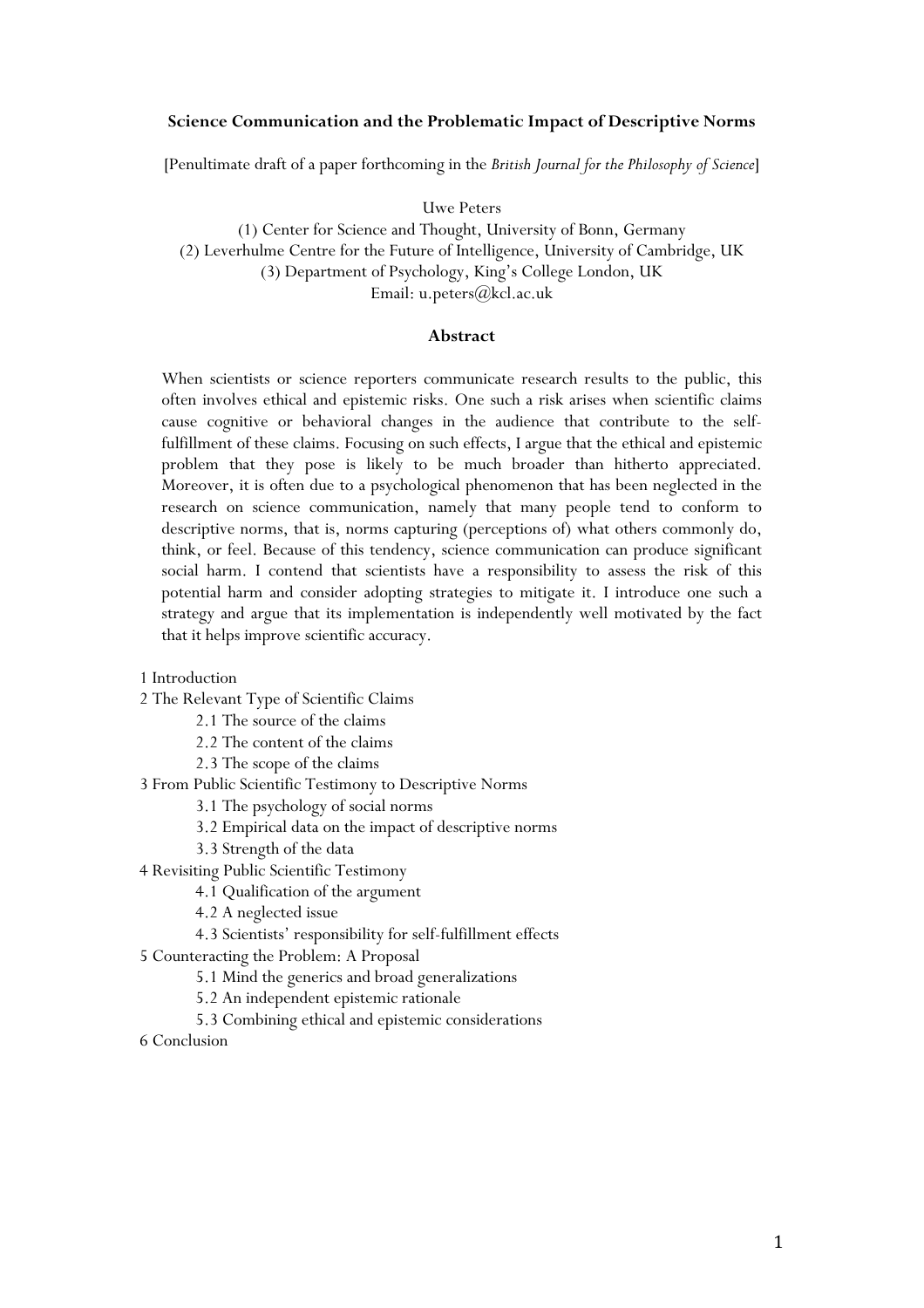## **1 Introduction**

'It ain't what they call you, it's what you answer to.' (W.C. Fields)

Science plays an important role in liberal democracies. One of its key functions is to inform public deliberation and decision-making (Kitcher [2011]; Anderson [2011]). To fulfill that function, scientists need to produce 'public scientific testimony', that is, oral or written claims about scientific results, theories, or research that are directed at lay-people (Gerken [2019], p. 1). In the context of COVID-19, climate change, and other pressing social problems, now more than ever, public scientific testimony is critical and highly salient, as the public depends on scientific expertise to understand and tackle these problems (Posetti and Bontcheva [2020]; Kitcher [2020]).

While public scientific testimony clearly plays a vital epistemic role in society, many philosophers of science have argued that it also comes with significant ethical and epistemic risks for the public (Forge [2008]; Kitcher [2011]; Keohane *et al.* [2014]; Alexandrova [2018]; Keren [2018]; Gerken [2018]).<sup>1</sup> Focusing on one of them, it has been noted that social scientific classifications and claims can in some cases contribute to bringing about their own truth, resulting in negative social consequences (e.g., Hacking [2007]; Kourany [2016]; Peters [2020a], [2020b]).

For instance, it has been argued that scientific claims about cognitive differences between men and women, including assertions about men's higher scores in mathematics tests, can be harmful by leading the recipients of these claims to expect women to be less capable in mathematics (Fine [2012]; Kourany [2016]). This can cause people to think or act in ways that bring about a self-fulfillment of these claims: women may subsequently be or feel discouraged to study mathematics, or perform more poorly out of fear of confirming (or disconfirming) others' expectations ('stereotype threat'). <sup>2</sup> This can contribute to a reproduction of the cognitive difference at issue (Schwartz [1997], p. 24; Fine [2012]). I shall refer to cognitive and/or behavioral changes that are caused by and contribute to the confirmation of scientific claims as *self-fulfillment effects*.

The harm of public scientific testimony tied to self-fulfillment effects has so far only been discussed in the context of testimony about gender and race differences (Fine [2012]; Kourany [2016]), mental disorders (Hacking [2007]), criminal conduct (Kuorikoski and Pöyhönen [2012]), implicit biases (Saul [2018]), and political polarization (Peters [2020a]).<sup>3</sup> It might thus seem that the ethical and epistemic problems connected to these effects of scientific testimony are confined to a relatively small sub-set of such testimony. Furthermore, questions as to whether there is a particular and robust psychological process driving pernicious self-fulfillment effects, whether scientists are responsible for them, and how to counteract these effects remain largely unexplored in the theorizing on scientific testimony. <sup>4</sup> Here I want to start changing this. I shall argue for the following points.

<sup>&</sup>lt;sup>1</sup> For instance, in aiming to communicate their findings effectively to laypeople so that they can understand and use them, scientists might oversimplify results (Forge [2008]), ignore the value judgments underlying their conclusions (Alexandrova [2018]), or fail to acknowledge uncertainty (Keohane *et al.* [2014]).

<sup>&</sup>lt;sup>2</sup> I will return to and assess the empirical data on stereotype threat as well as Fine's, and Kourany's arguments in section 4.2.

<sup>&</sup>lt;sup>3</sup> This paper builds on, generalizes, and explores the normative implications of the line of thought developed in Peters ([2020a]).

<sup>4</sup> There is, for instance, no mentioning of them in Forge ([2008]), Anderson ([2011]), Kitcher ([2011]), Jamieson *et al.* ([2017]), or Gerken ([2018]; [2020]).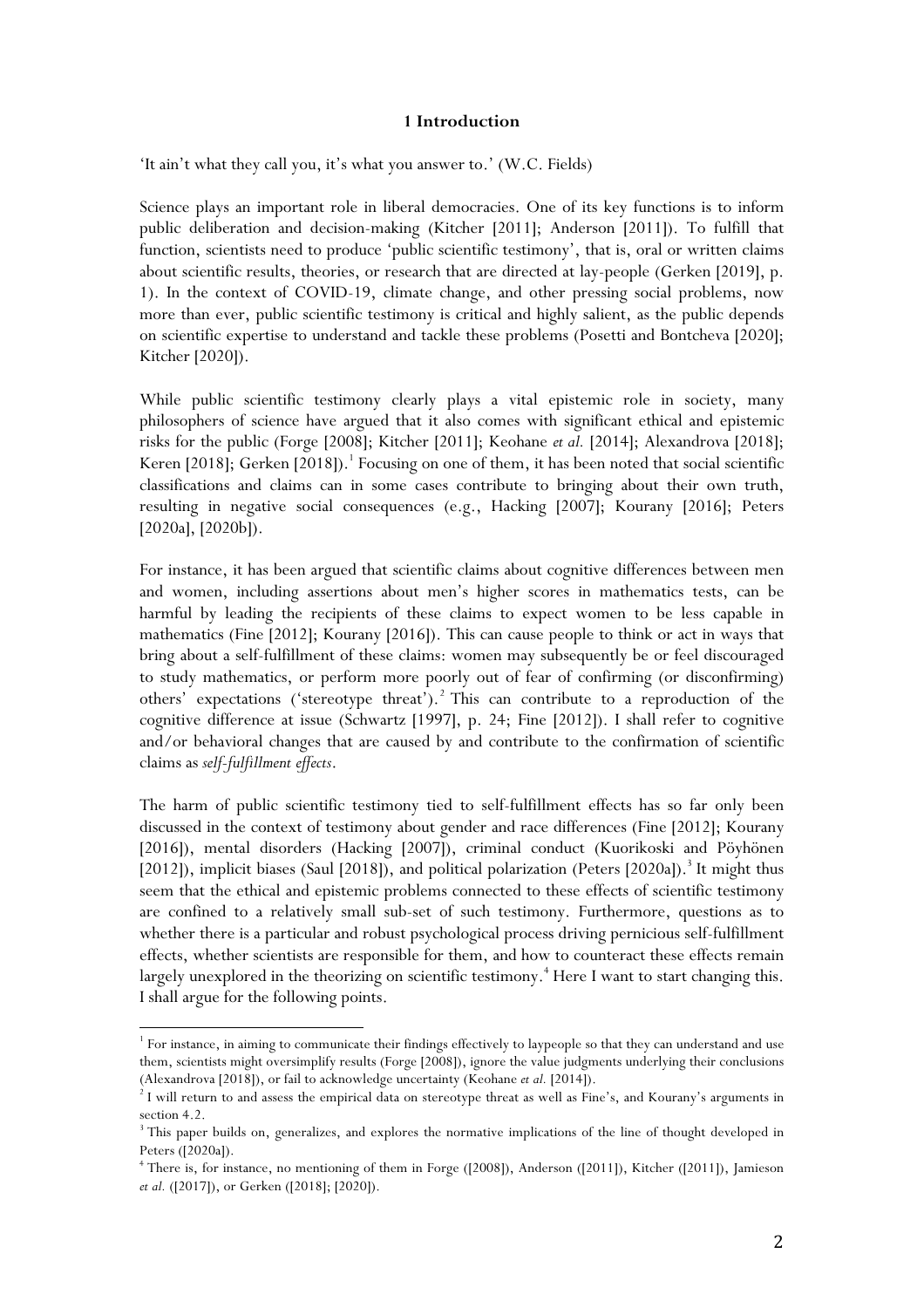- (1) The ethical and epistemic problem with self-fulfillment effects of public scientific testimony is likely to be much broader than hitherto appreciated, arising with respect to a wide range of common public scientific generalizations about negative features of individuals, groups, society, and social structures.
- (2) It often does so because of a psychological phenomenon that has been neglected in the work on scientific testimony, namely that many people tend to conform to 'descriptive norms' – norms capturing (perceptions<sup>5</sup> of) what others commonly do, think, or feel (Cialdini *et al.* [1990]; Cialdini [2003]; Prentice [2007]; Peters [2020a])*.* Due to this tendency, scientific testimony can produce significant social harm.
- (3) Scientists have a responsibility to assess the risk of this potential harm and consider adopting strategies to mitigate it. One such a strategy involves linguistic restrictions of the generality of scientific claims, and the implementation of this strategy is independently well motivated by the fact that it helps improve scientific accuracy.

In arguing for  $(1)-(3)$ , I shall not defend the claim that in all cases of public scientific testimony about negative features of individuals, groups, society, and social structures, problematic selffulfillment effects will arise. The overall point is more modest. It is that often, in a wider range of cases than so far noted, the effects at issue are likely to emerge.

I begin the discussion by specifying the kind of public scientific testimony relevant here. I will then connect it to descriptive norms, before making the case for (1)-(3).

# **2 The Relevant Type of Scientific Claims**

There are different kinds of public scientific testimony (Alexandrova [2018]; Jamieson *et al.* [2017]; Gerken [2019]). It is useful to characterize the one relevant here by focusing on three of its dimensions: its source, content, and scope.

# **2.1 The source of the claims**

When it comes to the source of public scientific testimony, we can distinguish between 'scientific expert testimony' and 'science reporting' (Gerken ([2019], p. 2): scientific expert testimony is public scientific testimony whose direct sources are scientific experts themselves (including research institutions) and whose audience is lay-people. In contrast, science reporting is *indirect*, mediated, and offered by agents who frequently (but not always) lack scientific expertise about the relevant domain. Newspaper journalists, business associations, or governments reporting scientific findings could be examples. Since many science reporters and some government actors do have expertise and training in the scientific fields they report on, the two groups of testifiers referred to here are not always mutually exclusive but might overlap.

Moreover, and importantly for the following discussion, both types of public scientific testimony share a key feature: overall, the public<sup>6</sup> assigns a high degree of trust and authority to them compared to non-scientific claims (Funk and Rainie [2015]; Jamieson [2017]; Cacciatore *et al.* [2018]; Sanz-Menéndez and Cruz-Castro [2019]). With these points in mind, in the following, whenever I use the term 'public scientific testimony' (henceforth 'PST'), I shall refer to *both* scientific expert testimony and science reporting.

<sup>&</sup>lt;sup>5</sup> I use 'perception' in this paper broadly to include non-perceptual beliefs.

<sup>&</sup>lt;sup>6</sup> The public should not be reified as a monolithic entity though; it might be highly heterogeneous with respect to the individuals and groups it contains; see O'Connor and Joffe ([2014]).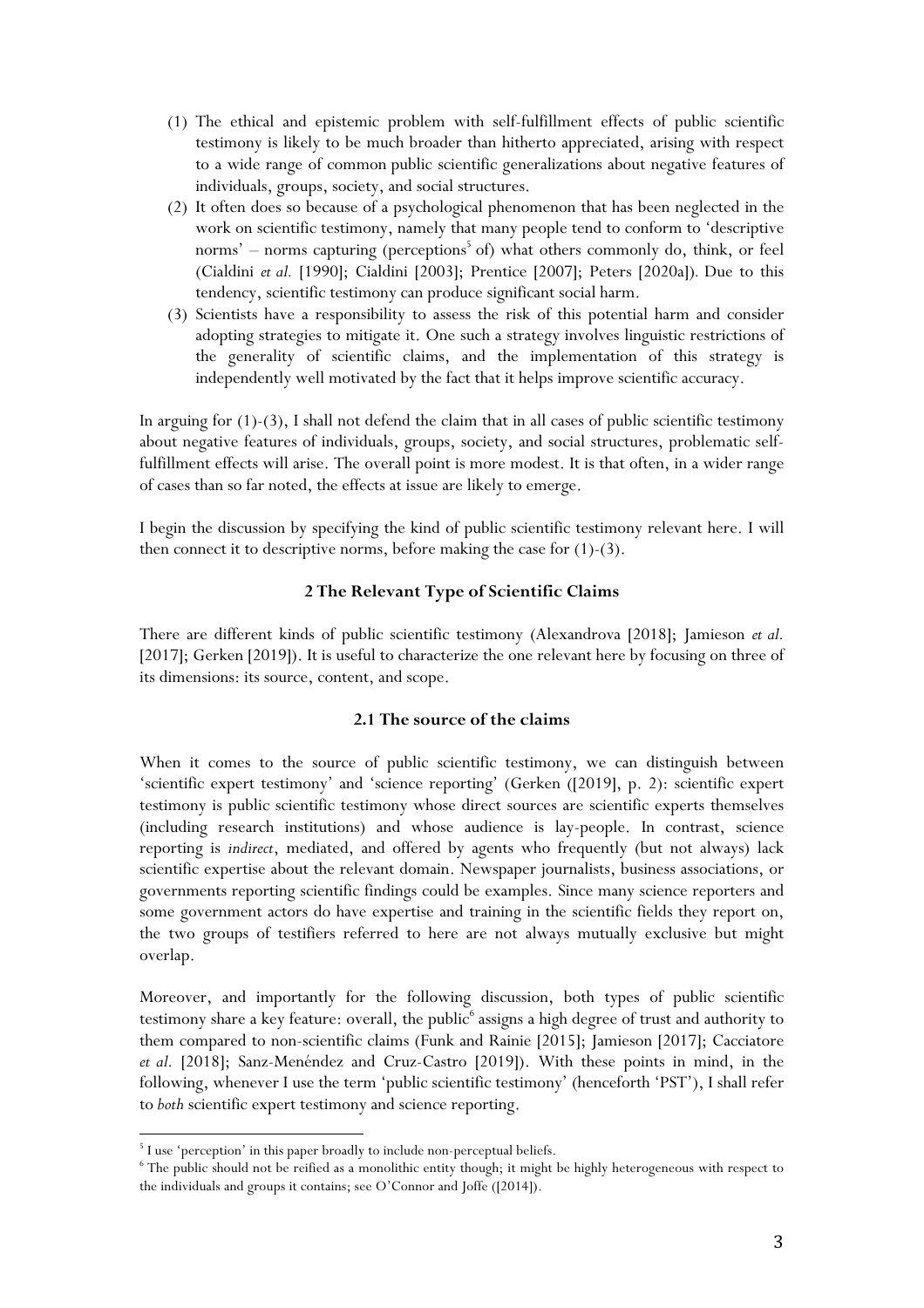#### **2.2 The content of the claims**

The content of PST may differ depending on the science it concerns. The sciences can be divided into four main branches (Trefil and Hazen [2009]): (i) the natural sciences, which study nature in the broadest sense (e.g., biology, chemistry, physics), (ii) the social sciences, which study individuals, groups, society, or relationships between them (e.g., economics, psychology, political science), (iii) the formal sciences, which study abstract concepts (e.g., logic, mathematics, computer science), and (iv) interdisciplinary science, which combines elements of (i)-(iii). Corresponding to (i)-(iv), four different kinds of PST can be distinguished. I will only be concerned with PST from (ii) and (iv), more specifically, with testimony that involves social scientific and/or interdisciplinary claims about individuals, groups, society, or social structures. These claims are henceforth the sole referents of the term 'PST'. The reason for this narrow focus is that the kind of self-fulfillment effects discussed below are best illustrated and corroborated by empirical data with respect to these particular claims.<sup>7</sup>

Among them, we can further distinguish between assertions about properties viewed as *positive* or conducive to the functioning of individuals, groups, society, and/or social structures, and claims about properties viewed as *negative* or detrimental to it (e.g., maladaptive behaviors). While the positive vs. negative distinction might not always be easy to draw, it is clear enough that it can be drawn. The following discussion will focus primarily on PST about *negative*  features. This is because even though self-fulfillment effects might also occur with respect to positive features [e.g., Duguid and Thomas-Hunt [2015]; Peters [2020b]), the potential *harm* of PST is (as will become clearer below) more closely linked to claims about negative than positive features.

## **2.3 The scope of the claims**

While some social scientific claims might only be about a single individual, the ones relevant here involve, as PST typically does, generalizations about several individuals, that is, social groups, nations, social structures, and so on (Little [1993]). Two kinds of generalizations can be distinguished. These are (1) generalizations expressed with explicit quantifiers (e.g., 'many', 'most', 'all', etc.), collective nouns (e.g., 'U.S.A.'), or percentiles to describe the sample or functional relations at issue in the testimony (e.g., '90% of people are biased'), and (2) generalizations expressed by *generics*, which are statements without explicit quantifiers.

Generics capture broad claims about a kind (i.e., a category as a whole; e.g., men, teachers, African-Americans, etc.) as opposed to individuals (Leslie [2017]). Generics are pervasive in many social scientific publications. For instance, DeJesus *et al.* ([2019]) analyzed 1,149 psychology articles published 2015 to 2016 and found that 'generics were ubiquitously used to convey results' in claims about a 'wide range of categories and constructs: People, women, children, adults, people with schizophrenia', and so on. Given their pervasiveness, it becomes interesting to explore the social effects of such claims. In what follows, I will thus focus on PST with board generalizations that involve generics, large percentiles, collective nouns, and/or wide-scope quantifiers (e.g., 'most', 'all', 'always', etc.).

In sum, then, the type of PST relevant here has three features. It (a) comes directly or indirectly from a scientific source, (b) captures social scientific and/or interdisciplinary claims

<sup>&</sup>lt;sup>7</sup> Some of the effects relevant here might also arise from natural scientific generalizations (e.g., that endocrine disruptors cause infertility). However, the underlying social psychological processes are likely to be distinct; see also Turnwald *et al.* ([2018]). Thanks to an anonymous reviewer for raising the issue.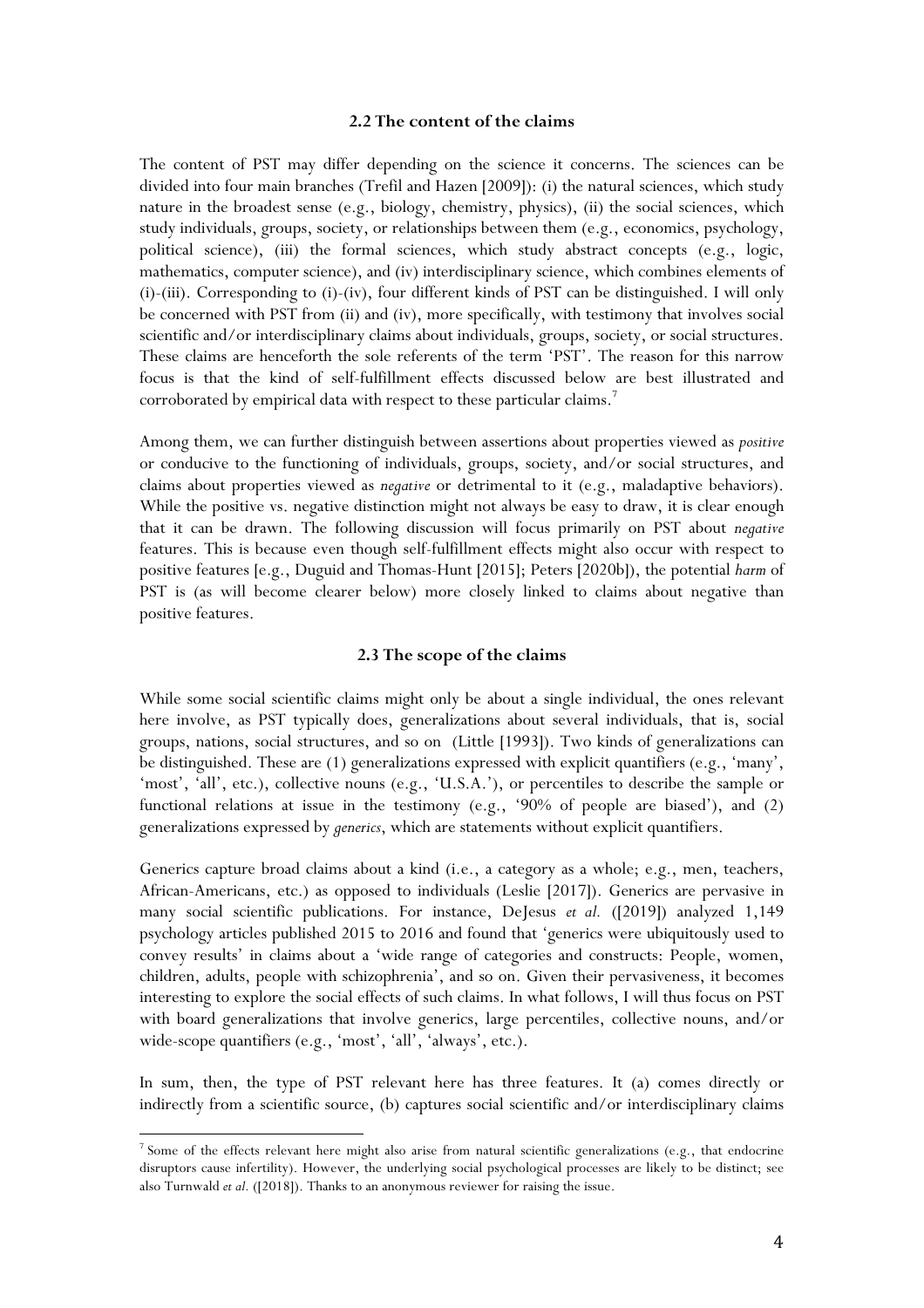pertaining to negative properties of individuals, groups, society, or social structures, and (c) expresses broad generalizations of the types just mentioned. From now on, I shall use the term 'PST' as shorthand for claims displaying (a)-(c). Notice that even though PST is but a sub-set of scientific testimony, it is large (see, e.g., DeJesus *et al.* [2019]) and highly relevant. After all, communicating to the public research results that pertain to negative or harmful characteristics of individuals, groups, society, or social structures is important for enabling informed policymaking to counteract them. To illustrate these points and give concrete examples of the type of claims that will be in the center of the discussion, consider the following ten instances of them (found via a quick Google search):

- (1) 'Men resist green behavior as unmanly.' (*Scientific American* [2017]) 8
- (2) 'Americans eat too much processed meat.' (American Association for the Advancement of Science  $[2019]$ <sup>9</sup>
- (3) 'People [on social media] are quicker to repeat something that's wrong than something that's true.'  $\left(\text{NBC [2018]}\right)^{10}$
- (4) 'U.S. voter turnout is low.' (Pew Research Center  $[2018]$ )<sup>11</sup>
- (5) '90% of people are biased against women.'  $(BBC [2020])^{12}$
- (6) 'Most Republicans and Democrats view each others as more closed-minded than other Americans.' (Pew Research Center [2019])
- (7) '[S]mart people are more susceptible to [accepting] fake news.' (*The Guardian*  $[2019]$ <sup>13</sup>
- (8) '[C]onservatives in the United States are substantially less likely than liberals to accept that human-caused climate change is happening, and less likely to support climate policies.' (Yale Climate Change Communication [2019])<sup>14</sup>
- (9) 'Britons are uniquely reluctant to wear [COVID-19] face masks.' (YouGov [2020])<sup>15</sup>
- (10) 'Unreliable and false information is spreading around the world to such an extent, that some commentators are now referring to the new avalanche of misinformation that has accompanied the COVID-19 pandemic as a "disinfodemic".' (United Nations  $[2020]$ <sup>16</sup>

I shall remain agnostic on the truth, plausibility, or evidential support of (1)-(10) and other claims displaying features (a)-(c). What I am interested in is how people respond to statements of this kind, that is, to PST.

#### **3 From Public Scientific Testimony to Descriptive Norms**

It is useful to begin by considering psychological research on how people process broad generalizations about individuals or groups, in general, before returning to PST in particular. Psychological research on social norms will be especially relevant in this context.

<sup>8</sup> https://www.scientificamerican.com/article/men-resist-green-behavior-as-unmanly/

 $^9$ https://www.eurekalert.org/pub\_releases/2019-06/e-ase061719.php

<sup>10</sup>https://www.nbcnews.com/health/health-news/fake-news-lies-spread-faster-social-media-truth-does-n854896 11 https://www.pewresearch.org/fact-tank/2018/05/21/u-s-voter-turnout-trails-most-developed-countries/

<sup>12</sup> https://www.bbc.com/news/world-51751915

<sup>13</sup> https://www.theguardian.com/books/2019/apr/01/why-smart-people-are-more-likely-to-believe-fake-news

<sup>14</sup> https://climatecommunication.yale.edu/publications/reducing-ideological-bias-on-climate-change/ <sup>15</sup> See YouGov graphics at:

https://yougov.co.uk/topics/international/articles-reports/2020/05/02/international-covid-19-tracker-update-2-may?utm\_source=twitter&utm\_medium=website\_article&utm\_campaign=covid\_intl\_tracker\_2\_May

<sup>16</sup> https://news.un.org/en/story/2020/04/1061592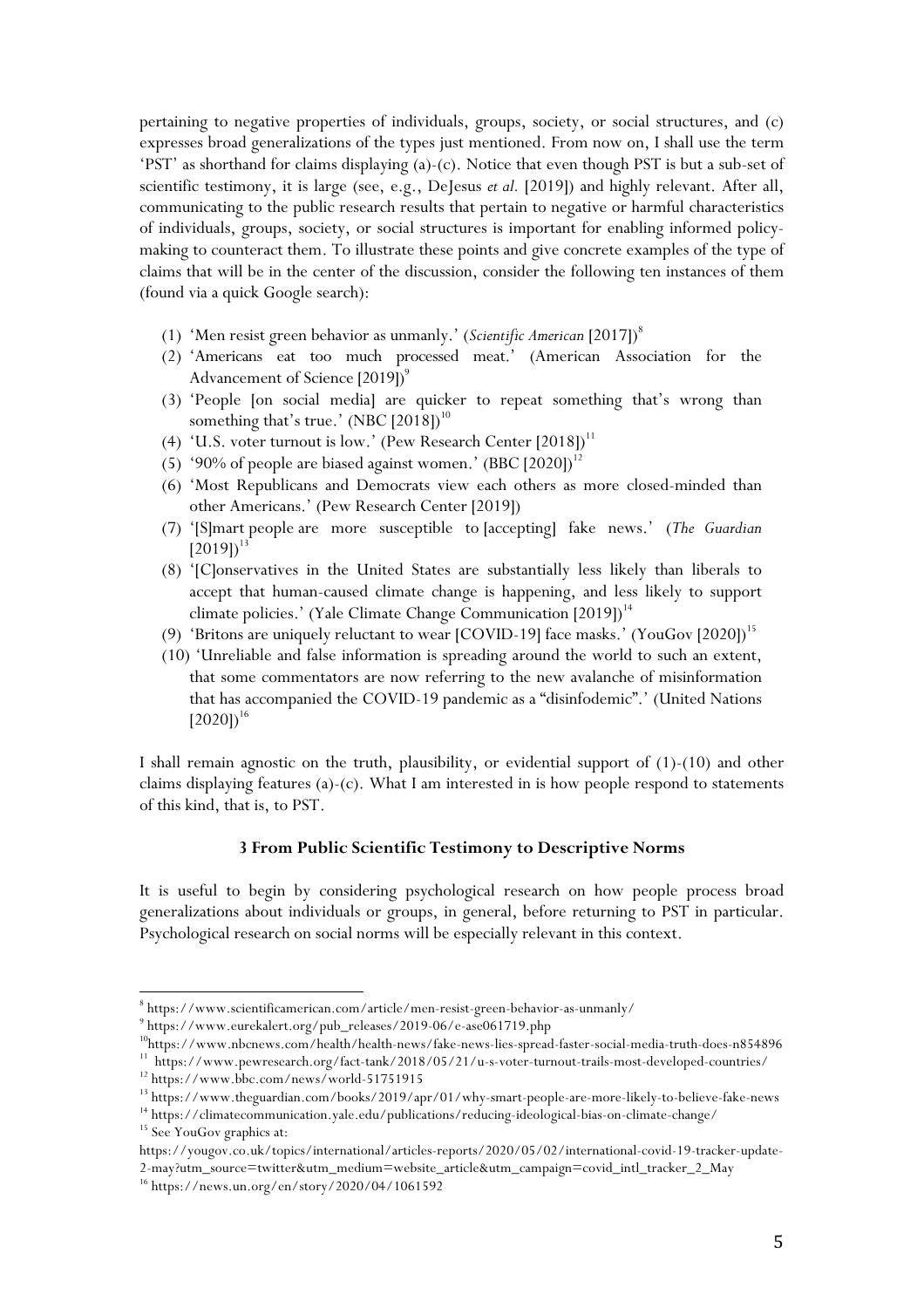## **3.1 The psychology of social norms**

In investigating social norms, psychologists distinguish between 'descriptive norms' and 'prescriptive norms' (Cialdini *et al.* [1990]; Cialdini [2003]). Prescriptive norms are taken to capture (perceptions of) what characteristics and/or behavior members of a group *should* (or should not) display according to some moral standard (e.g., politicians should be honest).

In contrast, descriptive norms are taken to be norms capturing (perceptions of) what features members of a group in fact commonly *do* display, no matter whether they should or should not (Cialdini [2003]). That is, *prima facie*, descriptive norms merely describe what is widespread or typical in a social environment, including 'what most people in a group think, feel, or do' (e.g., college students party a lot during spring break, CEOs sleep less than 8 hours a night, etc., Prentice [2007], p. 629). Notice that this is the notion of descriptive norms often used by psychologists (e.g., Cialdini *et al*.). There are other ones proposed by other researchers (e.g., philosophers, see Muldoon *et al.* [2014]; Bicchieri [2017]). <sup>17</sup> I shall here adopt the psychologists' notion and terminology because they are now standard in psychological research (see studies reviewed below).

With these clarifications in place, the key point to note for present purposes is that PST, including examples such as claims (1)-(10), is likely to convey descriptive norms. This is because of its broad and ambiguous scope. For instance, on a natural reading, claim (1) (see above) conveys that men commonly resist green behavior, claim (2) that Americans commonly consume unhealthy amounts of processed meat, (3) that social-media users spread falsehoods faster than truths, (4) that US voters are commonly less inclined to vote, (5) that people are commonly biased against women, (6) that Republicans and Democrats commonly view each others as closed-minded,<sup>18</sup> (7) that smart people are commonly more susceptible to fake news, (8) that conservatives are commonly less likely than liberals to support climate policies, (9) that Britons are commonly reluctant to wear COVID-19 masks, and (10) that unreliable and false information about COVID-19 is common among people and spreading globally.

Claims (1)-(10) do not have to be read these ways. But given their unconstrained scope, they are likely to be interpreted thus by the public. That is, they are likely to convey (perceptions of) what features are common among certain people. Since, in doing so, such generalizations convey descriptive norms, members of the public are likely to take PST such as (1)-(10) to indicate descriptive norms. What, then, do we know about the effects of descriptive norms on people's behavior and/or cognition?

## **3.2 Empirical data on the impact of descriptive norms**

A wide range of different studies suggests that many people tend to *conform* to descriptive norms. I shall briefly review a selection of experiments testing effects of descriptive norms on behavior and cognition.

As for behavior-related research, in one study, (Californian) households informed that they used more electricity than the other households in their neighborhood subsequently *reduced* their energy consumption, whereas households informed that they used less than all others *increased* it (Schultz *et al.* [2007]). In another study, hotel guests informed that 'most people

<sup>&</sup>lt;sup>17</sup> Bicchieri ([2017], p. 19) defines them as a 'pattern of behavior such that individuals prefer to conform to it on condition that they believe that most people in their reference network conform to it'.

<sup>&</sup>lt;sup>18</sup> For further discussion on this particular type of PST and its negative self-fulfillment effects, see Peters [2020a])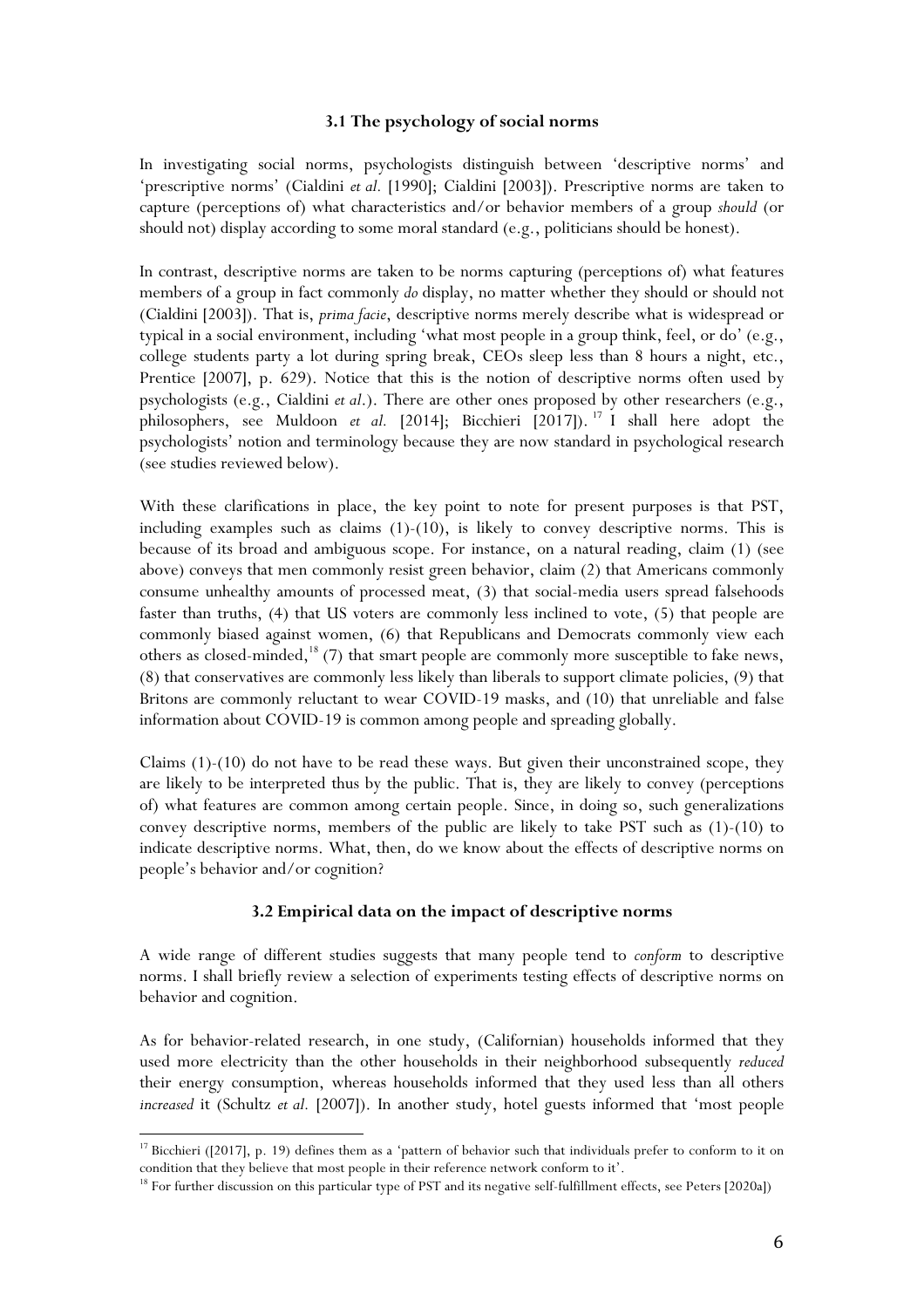reuse' their hotel towels were subsequently significantly more likely to do so<sup>19</sup> than guests given environmental reasons for that action (Goldstein *et al.* [2008]). Similarly, U.S. lunchgoers informed that most people in the U.S. consume high levels of meat tended to order more meaty lunch meals than controls (Sparkman and Walton [2017]), and students told that only a minority of their peers engaged in water conservation subsequently increased the amount of water they used compared to controls (Mortensen *et al.* [2019]). The same type of conformist behavioral responding has been found with respect to majority information about various socially highly relevant actions, for instance, paying taxes (Hallsworth *et al.* [2017]), as well as corrupt behavior (Köbis *et al.* [2015]) and even readiness to steal (Cialdini *et al.* [2006]).

Turning from descriptive-norm effects on *behavior* to effects on cognition (e.g., motivation, intentions, biases, etc.), presenting subjects with statements conveying descriptive norms emphasizing low (expected) voter turnout (in an election) elicited less motivation to vote than messages emphasizing high turnout (Gerber and Rogers ([2009]). Also, students told that most of their peers do not eat healthily (but think people should do so) subsequently reported significantly lower intentions to eat healthily themselves compared to controls (Staunton *et al.* ([2014]). Additionally, individuals informed that the 'vast majority of people' harbour stereotypes that bias their social evaluations subsequently showed themselves more stereotyping in their own social evaluations than those told that only very few people are biased by their stereotypes (and controls) (Duguid and Thomas-Hunt [2015]).

Intriguingly, descriptive norms have also been found to affect subjects' perception of how *others* should act. In one study (Roberts *et al.* [2019]), children (4- to 9-year-olds) and adults were presented with two groups of fictional characters, 'Hibbles' and 'Glerks', described in terms of their positive/negative behaviors (e.g., Hibbles make babies smile/cry; Glerks give people flowers/punches). The test participants were then asked to evaluate a dissenting individual (i.e., a Hibble/Glerk not conforming to what its group was doing). Across ages, participants tended to judge, for instance, a Hibble that, unlike other Hibbles, made babies cry as worse than a Glerk that, like other Glerks, did the same thing. Similarly, individuals tended to view a Glerk that, unlike other Glerks, made babies smile as worse than a Hibble that, like other Hibbles, did the same thing (Roberts *et al.* [2019], p. 382). That is, many test participants expected individuals to conform to a group's descriptive norms, even though the participants themselves did not belong to that group, and even when these norms were clearly morally problematic.

Notice that many of the experiments just mentioned were field studies, that is, they were conducted in naturalistic contexts ensuring high ecological validity (see Schultz *et al.* [2007]; Goldstein *et al.* [2008]; Gerber and Rogers [2009]; Sparkman and Walton [2017]; Hallsworth *et al.* [2017]). Moreover, there are various other studies on descriptive norms specifically venturing outside the laboratory, reporting the same kind of overall findings from a wide range of different domains (see, e.g., Cialdini *et al.* [1990]; Mollen *et al.* [2013]; Peters [2020a]). Given this, there is reason to assume that many subjects tend to conform to descriptive norms in many different contexts.

Notice too that while most of the studies just reviewed manipulated descriptive norms by directly providing summary information in the messages (e.g., 'most people reuse their towels', 'the vast majority stereotype', etc.), this is not required for the effects at issue to occur. Indeed, other research found that subjects frequently form perceptions of descriptive

 $19$  The number of towels washed decreased by 26%.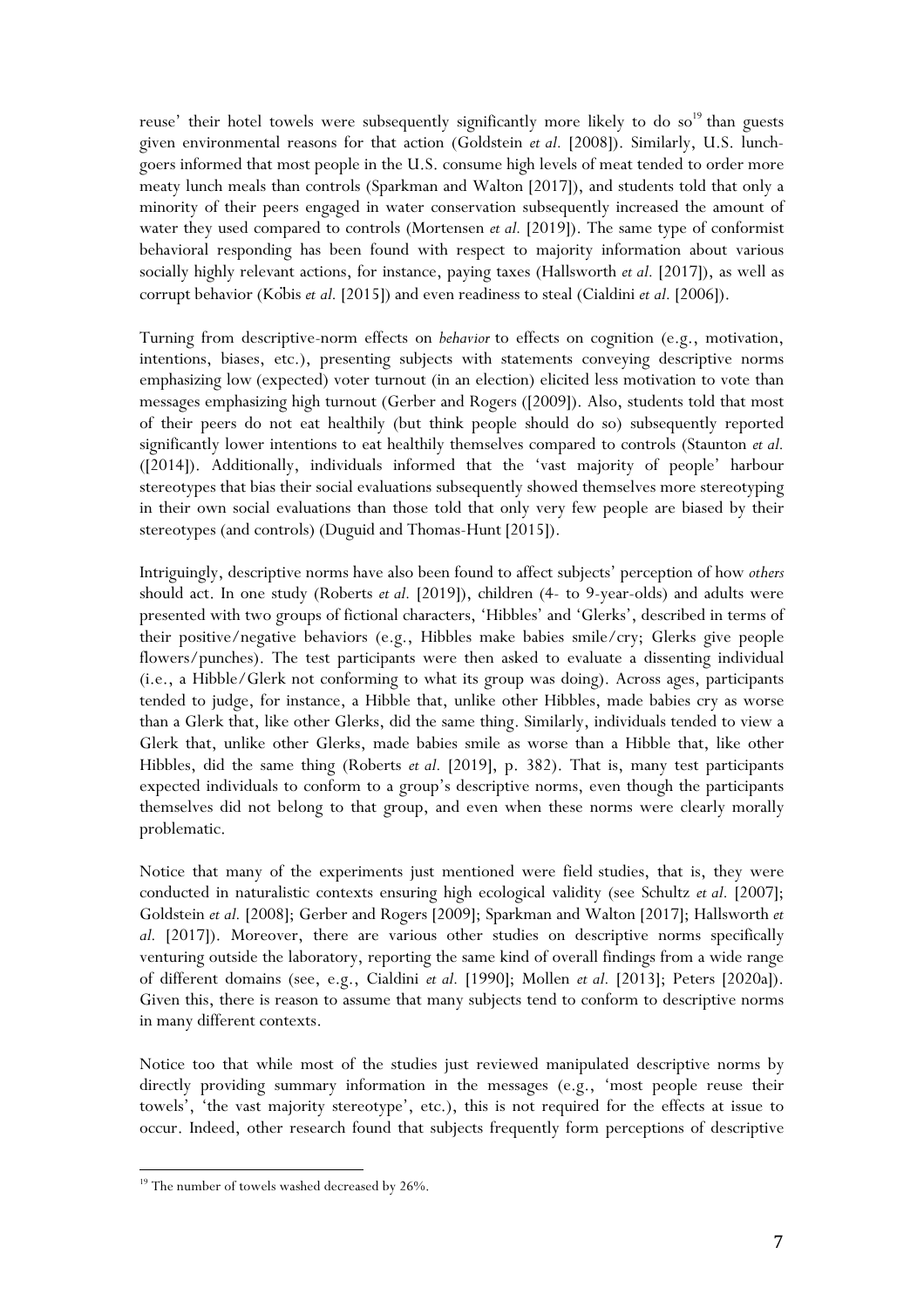norms by inferring these norms (often incorrectly) simply from observing others, their comments, and the media (e.g., advertisements suggesting pervasiveness of smoking, drinking, etc., Bosari and Carey [2003]; Nan and Zhoa [2016]; Lui and Shi [2019]).

#### **3.3 Strength of the data**

Given recent replication failures in the psychological sciences (Bird [2018]), it is worth noting that when it comes to the effects of the kind at issue here, meta-analyses of experiments on descriptive norms confirm the reality of the phenomenon. For instance, in the most recent meta-analysis, Melnyk *et al.* ([2019]) assessed 297 studies on the impact of descriptive norms on consumer decision-making processes. They also contrasted the effects of descriptive norms with those of prescriptive norms so as to attain comparative insights into their distinctive causal contributions. Melnyk *et al.* ([2019], pp. 4, 13) found that, overall, descriptive norms 'directly influence behavior' (not only intention formation) and their effect on behavior is generally 'stronger than that of prescriptive norms'. This meta-analysis and several individual experimental studies that manipulated the  $\text{scope}^{20}$  of descriptive norms to track causal normbehavior links (Kormos *et al.* [2014]; van Wagner *et al.* [2019]) suggest that descriptive norms do often exert a significant causal influence on behavior. Similarly, but related to these norms' effects on cognitions, Rivis and Sheeran ([2003]) assessed 14 studies (total sample size N=5810) covering a wide range of behavioral domains, and they found 'strong evidence in support of the predictive validity of descriptive norms' in 'intention formation' (p. 228).

The efficacy of these norms is perhaps also not difficult to explain. For instance, as Cialdini *et al.* ([1990]) notes, they seem to 'motivate by providing evidence as to what will likely be an effective and adaptive action', the underlying rationale being: 'If everyone is doing or thinking or believing it, it must be a sensible thing to do or think or believe' (p. 203). Similarly, Bicchieri ([2006]) writes that '[w]e conform because such norms make life easier for us, because we want to "fit in"' (p. 29).

Notice, however, that even though there is good ground to hold that descriptive norms often prompt conformist behavior, they do not always do so, and do not always do so equally powerfully across domains. There are contexts and domains where they have not been effective (Richter *et al.* [2018]; Paryavi *et al.* [2019]). And some kinds of descriptive norms (e.g., dynamic norms, or don't- vs. do-norms) have been found to be more powerful than others (Sparkman and Walton [2017]; Mortensen *et al.* [2019]; Bergquist and Nilsson [2019]; Peters [2020a]). I shall thus assume a qualified and explicitly quantified view here: that in many domains descriptive norms are often likely to have the effects discussed.

#### **4 Revisiting Public Scientific Testimony**

The data discussed in the preceding section are relevant for the normative theorizing on public scientific testimony. This is because, as noted, PST frequently communicates descriptive norms. In fact, some of the studies just mentioned can be viewed as involving actual cases of PST doing precisely that. The reason is that the participants in them were laypeople in naturalistic settings presented with statements capturing broad, social scientific generalizations (e.g., about energy consumption of their neighborhood, people's voting behavior, stereotyping, etc.) that came directly or indirectly from scientific sources (i.e., psychologists,

<sup>&</sup>lt;sup>20</sup> For instance, test subjects were told that 20%, 50%, or 80% of previous participants acted in a certain way; the boarder the scope of the descriptive norm (e.g., 50% vs. 80%), the stronger the effect on intention to act (Kormos *et al.* [2014]; Van Wagner *et al*. [2019]).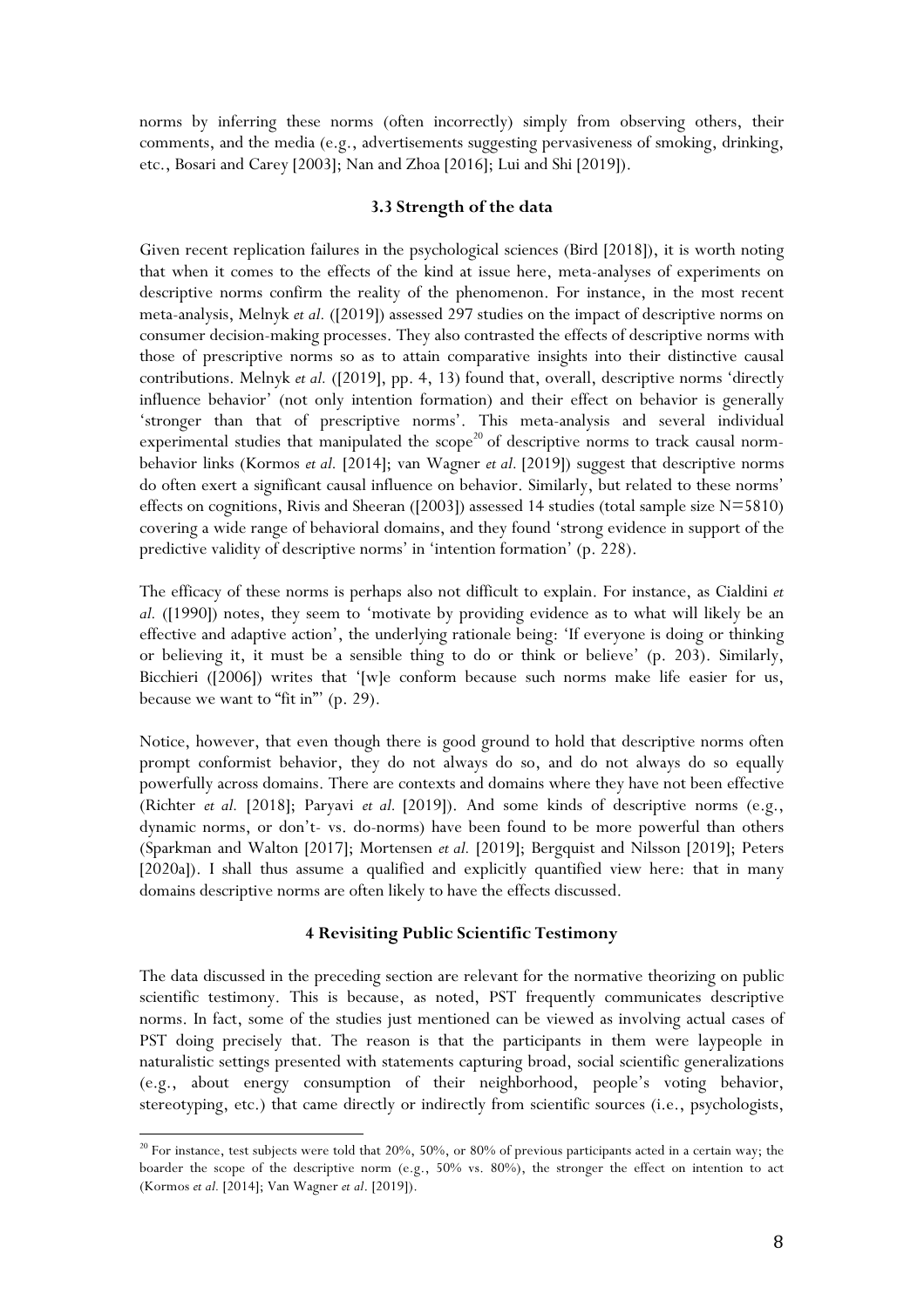political scientists, science reporters, etc.). The subjects were thus in much the same situation as they are when receiving PST via TV, online, newspapers etc. in everyday life.

Importantly, the descriptive-norm effects were in many cases clearly harmful. For instance, when participants learned about higher energy consumption in their neighborhood, a low voter turnout, or the prevalence of stereotyping, this increased their energy consumption, decreased their voting inclination, and increased their stereotyping. Since, as noted, various different studies found the same phenomenon with different property ascriptions in diverse domains, there is an inductive basis for assuming that the ethical and epistemic problems that this raises is likely to arise with respect to a wide range of PST.

To make this more concrete, consider again the abovementioned examples (1)-(10). *Prima facie*, these claims and instances of PST seem ethically and epistemically innocuous. But they also explicitly or indirectly (e.g.,  $(10)$ ) indicate to an audience that the cognitive and/or behavioral features described in the claims are common among people. That is, they involve broad social scientific generalizations (e.g., '90%', 'most Republicans', etc.) or generic nouns ('men', 'Americans', etc.), and so indicate descriptive norms. And importantly, these claims come from authoritative sources, that is, sources that the public commonly trusts (e.g., news outlets, science associations, scientists, UN, etc.). Since that is so, given the data on the directive impact of descriptive norms just reviewed, there is reason to believe that claims (1)-(10) are also likely to contribute to self-fulfillment effects among the public receiving these claims and belonging to the demographic groups concerned. These effects include (1) reluctance towards green behavior among men, (2) increased meat consumption among Americans, a (3) proliferation of falsehoods among social media users,  $(4)$  low U.S. voter turnout,<sup>21</sup> (5) bias against women,  $(6)$  affective polarization among Republicans and Democrats,<sup>22</sup> (7) acceptance of fake news among 'smart' people, (8) decreased support for climate policies among conservatives, and so on. <sup>23</sup> All of these consequences are evidently ethically and/or epistemically problematic.

To be sure, no experiment yet exists that tests whether the kind of self-fulfillment effects encountered in the studies reviewed earlier will also occur with respect to the specific PST in claims  $(1)-(10)$ . But independently of claims  $(1)-(10)$ , as mentioned, many of the experiments on descriptive norms discussed earlier can in fact be viewed as involving actual instances of PST on their own: they involve public (descriptive-norms conveying) claims by scientific or otherwise authoritative sources about negative features (see, e.g., Schultz *et al.* [2007]; Goldstein *et al.* [2008]; Gerber and Rogers [2009]; Staunton *et al.* [2014]; Duguid and Thomas-Hunt [2015]). So even if one is skeptical about generalizing from the reviewed studies to (1)-(10), the preceding discussion already directly supports the claim that in some cases PST leads to negative, descriptive norm related self-fulfillment effects.

And it is not unmotivated to go further to the assumption that such effects are likely to also arise at least in some cases with respect to  $(1)-(10)$ . This is because some of  $(1)-(10)$  are very closely related to the statements used in the studies reviewed (see claim (2) and Sparkman and

<sup>&</sup>lt;sup>21</sup> This example could be construed as conveying a negative descriptive norm: 'Americans don't vote'. It is worth noting that there is evidence that don't-descriptive norms are in fact more powerful in eliciting conformity than do-descriptive norms (see Bergquist and Nilsson [2019]).<br><sup>22</sup> For a development of this point with respect to political polarization, see Peters [2020a].

<sup>&</sup>lt;sup>23</sup> What are the cues and immediate social environments that activate norm-conformist responding? Just as in the studies discussed above, they will differ depending on the content of the descriptive norm; e.g., after exposure to a descriptive norm about green behavior, the cues and immediate environments might include green vs. non-green products and choice situations in supermarket.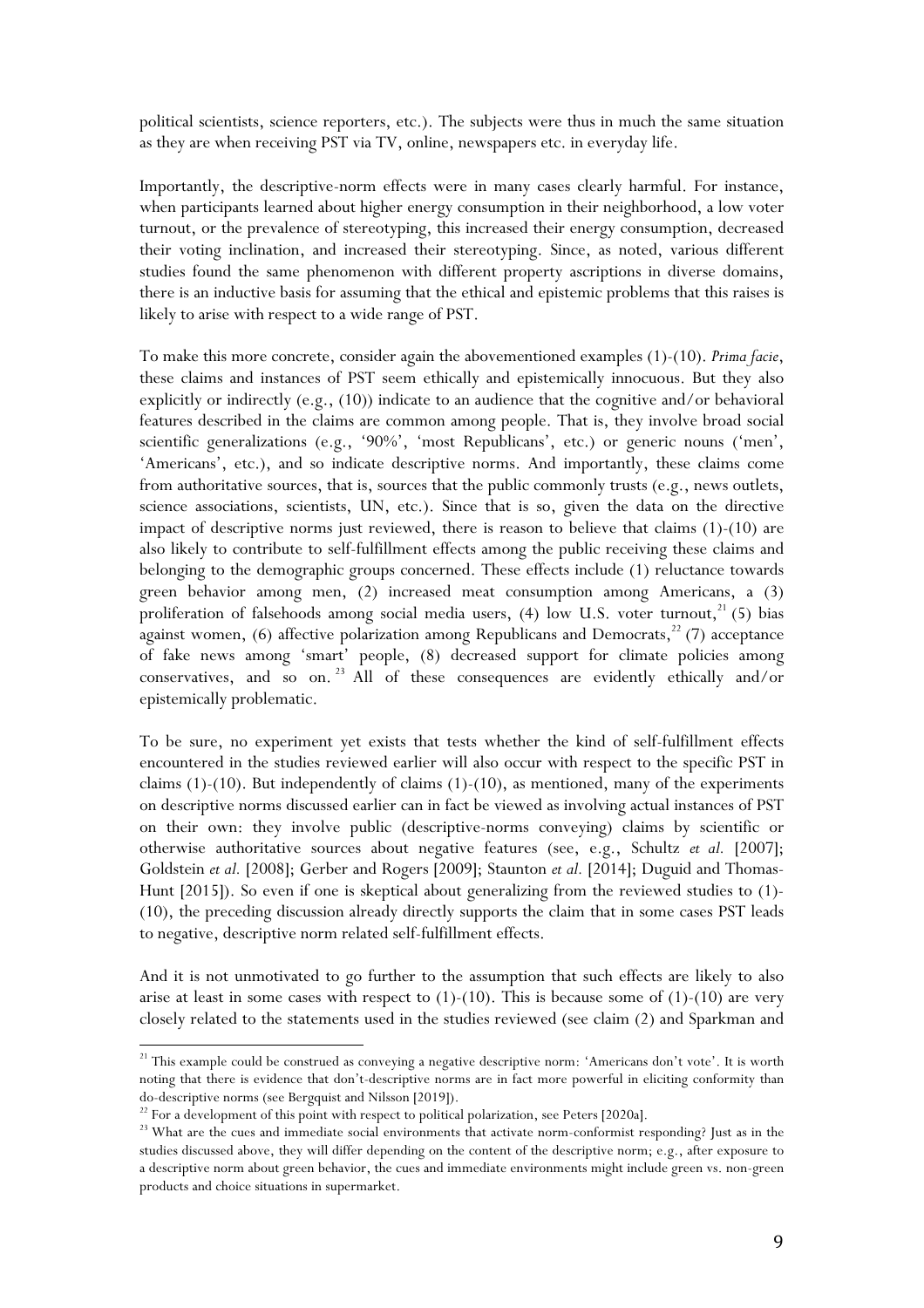Walton ([2017]), claim (4) and Gerber and Rogers ([2008]), claim (5) and Duguid and Thomas-Hunt ([2015])) or are supported by other studies (e.g., descriptive norms in the context of promotions of health-risk behavior; see Rivis and Sheeran [2003]; Cialdini [2003]).<sup>24</sup>

Moreover, we have so far no reason to believe that when it comes to the other claims belonging to (1)-(10), the descriptive norms mechanism discussed is interrupted or absent. And even if in the cases of (1)-(10), descriptive norms are less powerful and self-fulfillment effects less frequent or weaker than those found in the studies discussed, claims of the type at issue are *very*  widely broadcast nationally and internationally (e.g., on the BBC). This means that even only very modest self-fulfillment effects in individual cases might still accumulate to significant overall social harm.

Finally, suppose there is only a slight chance that the preceding considerations are correct and that claims such as  $(1)-(10)$  result in self-fulfillment effects. Given what is at stake  $(e.g.,)$ environmentally friendly behavior, spread of misinformation, voting, etc.), this would arguably still make it reasonable, if not rational, to take the considerations above seriously and reflect on ways of how the potential pernicious effects outlined could be avoided.

Adding to this point, while in some of the claims (1)-(10), the PST at issue concerns only a particular sub-set of individuals (e.g., men, U.S. voters, etc.), even when it comes to recipients of PST who are not themselves mentioned in the PST, the claims are still likely to incline the recipients to expect members of groups who *are* mentioned in the PST to act in ways conforming to the descriptive norm. The support for this assumption comes from the abovementioned study by Roberts *et al.* ([2019]). Roberts *et al.* found that study participants presented with descriptive norms of a group to which the participants themselves did not even belong still subsequently tended to disapprove of norm-violating behavior among members of that group. It is thus not unreasonable to assume that people's expectations to the effect that, for instance, men resist green behavior, Americans eat too much meat, 'fake news' spread quickly on social media, etc. might in subtle ways bias their social interactions such that selffulfillment effects<sup>25</sup> become more likely – not least in the sense of reducing people's surprise when they actually encountering such behavior (Peters [2020a]). Additionally, as a result of being informed that certain negative features are common among people, recipients of that information might feel absolved from responsibility if they subsequently display such features themselves (see also 'moral licensing effects'; Blanken *et al.* [2015]; Saul [2018]). This too can further increase the distribution of them.

#### **4.1 Qualifications of the argument**

What I have said so far is compatible with granting that there are many cases in which PST does not produce self-fulfillment effects. As noted at the outset, the claim here is not that receiving PST will always trigger such effects in an audience. For instance, there might be PST claims that do not capture any specific behavior that subjects could conform to. Or there might be PST that the recipient distrusts, or motivated cognition might prevent an uptake of the claims (Gerken

 $24$  For instance, Cialdini ([2003], p. 105) mentioned the negative effects of descriptive norms in the context of claims that 'alcohol and drug use is intolerably high, that adolescent suicide rates are alarming', and 'that rampant polluters are spoiling the environment'.

<sup>&</sup>lt;sup>25</sup> Such social expectations can also contribute to pernicious instances of 'mindshaping' by eliciting behavioral confirmation and triggering 'self-fulfillment prophecies'; see Peters ([2020b]).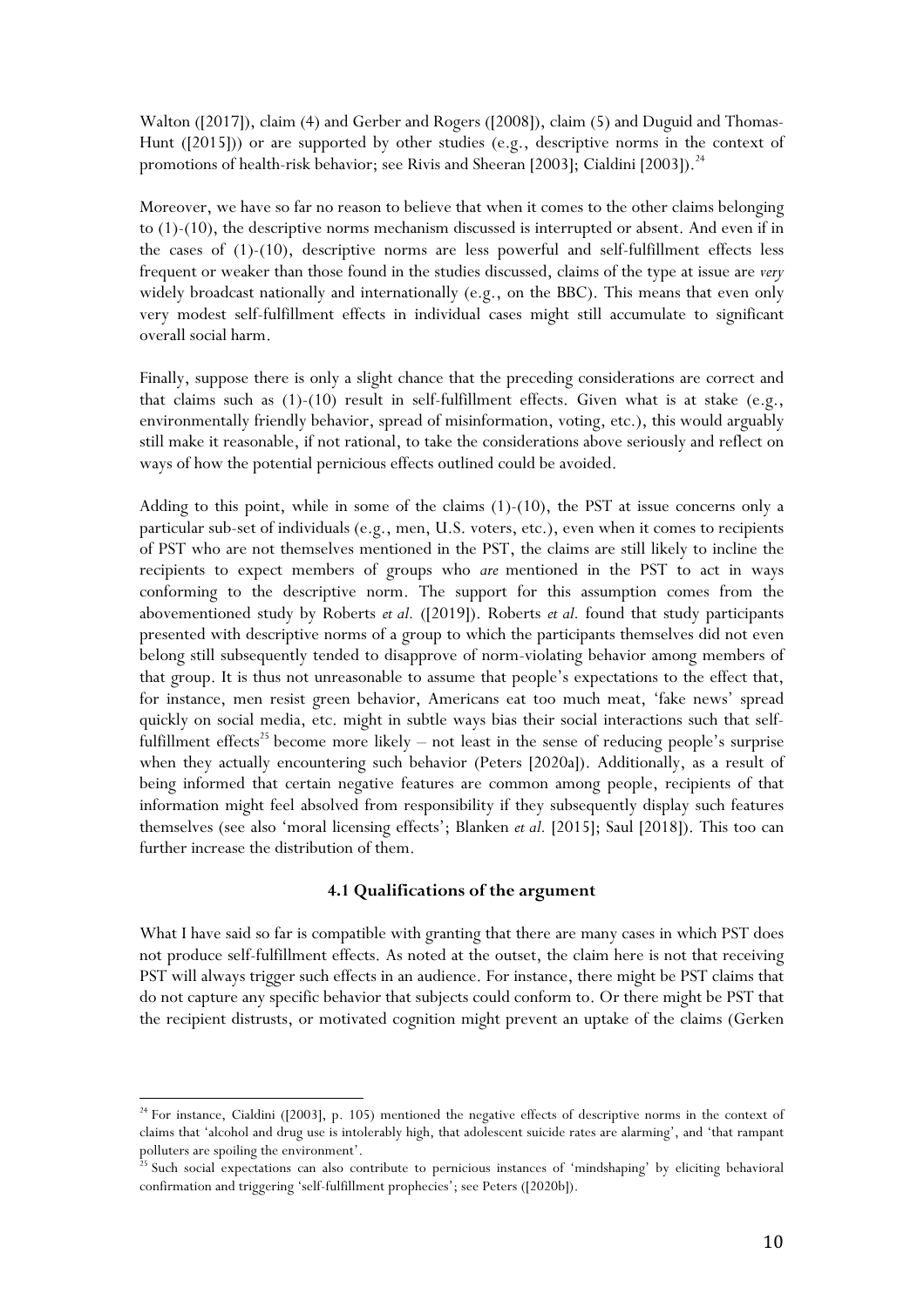[2019]). <sup>26</sup> The subjects involved might then not interpret the PST as conveying descriptive norms, or might not conform to them. The argument here is only meant to support the view that, given the data discussed, there are also a wide range of cases in which the mentioned effects are likely to arise, that is, when the PST captures specific behavior and the public trusts it, which is frequently the case (Sanz-Menéndez and Cruz-Castro [2019]).

The overall argument here is qualified in another way. It grants that claims such as (1)-(10) might have overall more significant ethical and epistemic *benefits* than the costs linked to selffulfillment effects. Relatedly, the preceding considerations are not intended to suggest that claims of the type captured in (1)-(10) should never be made. The point is just that even if the ethical and/or epistemic benefits of the proliferation of PST such as (1)-(10) outweigh the costs tied to self-fulfillment effects, we still have empirical reasons to believe that these effects are real and often problematic in a wide range of cases of PST. They should thus be taken into account in the theorizing on the ethical and epistemic consequences of PST.

I have left open a number of interesting questions. For instance, how far into the domain of PST exactly can the point just made be generalized? How significant is the self-fulfillment problem in actual science communication contexts? These questions call for a detailed analysis. I shall set them aside for now. The goal here is to motivate asking them, draw attention to the problem to which they pertain, and provide reasons to believe that this problem is likely to be widespread in the context of PST. In the next section, I will argue that it is in fact more widespread than so far appreciated in work on science communication.

## **4.2 A neglected issue**

The preceding considerations have been largely overlooked in both the literature on descriptive norms and the theorizing on PST. For instance, in the empirical literature on descriptive norms, the focus in discussions of experimental results is typically only on how descriptive norms can be used by, for instance, policy-makers to bring about positive social change (for explicit statements, see Gerber and Rogers [2009]; Duguid and Thomas-Hunt [2015]; Walton and Wilson [2018]; Lede and Meleady [2019]). This is an important question. But it seems equally vital to consider the responsibility of scientists for the *negative* social change that their testimony might (inadvertently) cause due to the directive impact of descriptive norms.

Some detrimental effects of descriptive norms have been discussed in the context of 'public service announcements' (i.e., messages directed at the public, produced by governments or private institutions to raise awareness of, and alter attitudes and behavior towards social issues; Cialdini [2003]). But the problem at issue has so far gone largely unnoticed in the context of *scientific* testimony and, more specifically, in the discussion of the responsibility of scientists. None of the papers cited so far relates the work on descriptive norms to the impact of PST on the public.

Of course, this is not a criticism of the scientists who conducted the studies. The link between descriptive norms and PST is not obvious. Moreover, the problem with self-fulfillment effects

<sup>&</sup>lt;sup>26</sup> Recent studies suggest, however, that people tendency to follow descriptive norms might in some cases even be stronger than their motivated cognition in favor of (e.g.) their political in-group: Pryor *et al.* ([2019], p. 1) found that, '[c]ounter to self-categorization theory's prediction', informing 'participants that an action was unpopular amongst people they did not [politically] identify with led participants' preferences to shift away from that action. These results suggest that a general desire to conform with others may out-power the common in-group vs. outgroup mentality'. For discussion, see Peters ([2020a]).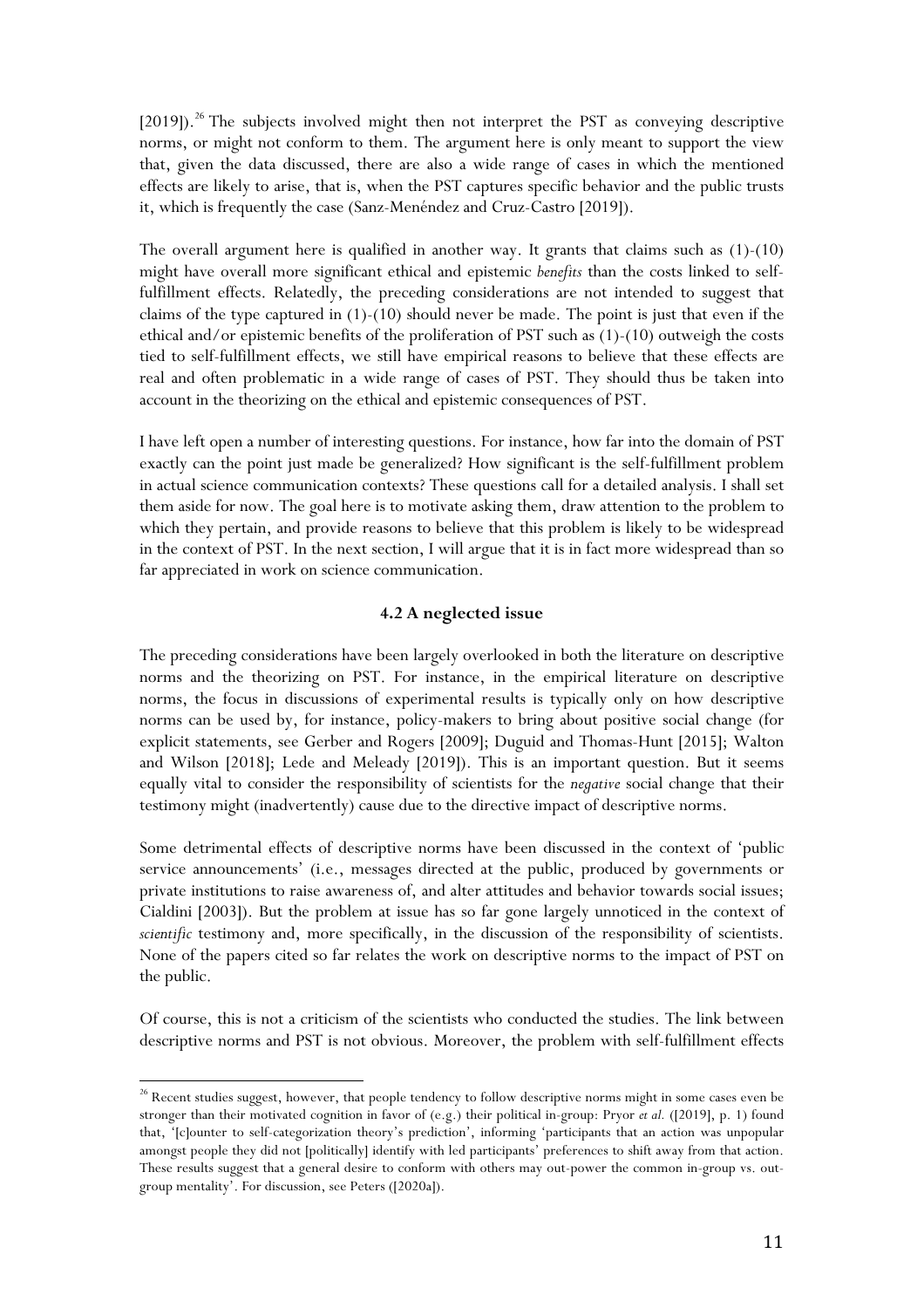highlighted here is largely a normative one. As such, it may not be of interest to social scientists, who might, even if they have noticed it, view it as falling into a field of inquiry outside their expertise or training such as ethics or philosophy more generally (Nagel [1961]; Wolpe [2006]).

But unfortunately, philosophers too have so far not paid much attention to the problem of PST causing self-fulfillment effects specifically related to descriptive norms. To be sure, in the philosophy of science, Hacking ([1995], [2007]) has influentially argued that social scientific classifications of individuals as autistic, depressive, criminal, immigrant, and so on can cause behavioral changes in these individuals such that a 'new scientific classification may bring into being a new kind of person, conceived of and experienced as a way to be a person' (Hacking [2007], p. 286). Hacking holds that the behavioral and cognitive changes triggered by the classifications may in turn trigger revisions in the classifications in order to ensure they reflect these changes, a phenomenon he calls 'looping effects'. While Hacking's ideas are connected and congenial to the points made here about self-fulfillment effects, he has not yet considered the role of descriptive norms in the context of how social scientific classifications might 'make people up' (Hacking [2007]). And he has not yet discussed the related implications specifically when it comes to science communication.

But some other philosophers of science have touched on similar issues. For instance, Fine ([2012]) argues that neuroscientific claims might have pernicious self-fulfillment effects. Yet, she focuses 'primarily only on claims of the type that the female brain is hardwired for empathizing while the male brain is hardwired for systemizing' (Fine [2012], p. 286). Similarly, in her argument that certain scientific research and claims 'should be banned' (*inter alia*) because of their harmful self-fulfillment effects, Kourany ([2016], p. 779) concentrates only on research and testimony related to cognitive differences between gender and race groups. Neither Fine nor Kourany consider whether the kind of problem of a self-fulfillment of scientific claims might in fact be highly general, potentially arising even for *prima facie* unproblematic claims (e.g., about meat eating, voting, social media use, etc.).

Moreover, neither Fine nor Kourany consider empirical data specifically on descriptive norms but rely on results from studies pertaining to, for instance, 'stereotype threat' (Fine [2012], p. 288; Kourany [2016], p. 781). Stereotype threat is the fear that one's behavior may confirm, or be interpreted in terms of, a negative stereotype linked to one's social group. This fear is thought to decrease one's performance on tasks associated with a stereotype-relevant domain by drawing cognitive resources away from task performance towards self-regulatory, fearsuppression processes (Steele [1997]).

No doubt, stereotype threat is linked to self-fulfillment effects: by leading subjects to underperform in stereotype-related tasks, it may contribute to a confirmation of stereotypes (e.g., when the activation of the stereotype that women are bad at math reduces women's performance in math tests; Schmader *et al.* [2008]; Guyll *et al.* [2010]). As Fine and Kourany rightly emphasize, some PST might trigger stereotype threat and so cause pernicious selffulfillment effects.

However, notice that in these cases the underlying psychological mechanism is distinct from the one underlying self-fulfillment effects related to descriptive norms. For instance, descriptive norms need not capture stereotypes, and acting in line with them need not involve any underperformance anxiety but might just be based on self-interest (Bicchieri [2006], p. 26). Indeed, most of the PST and descriptive norms mentioned above (e.g., 'men resist green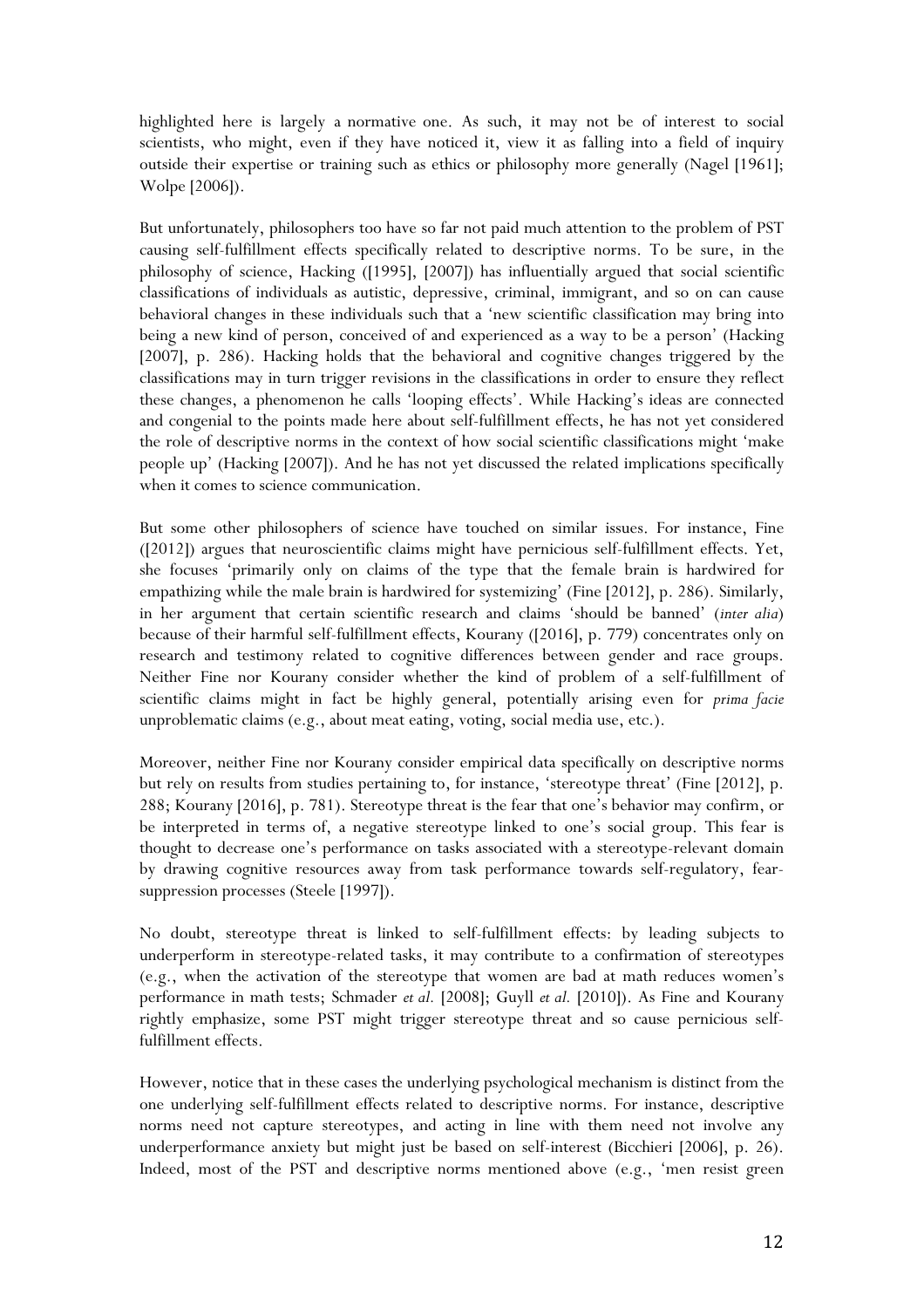behavior as unmanly'; 'Americans eat too much processed meat'; etc.) are very unlikely to elicit the specific type of self-related anxiety found in stereotype threat, for they do not invoke any kind of 'underperformance' to begin with. This means that the detrimental self-fulfillment effects of the PST at issue here are not covered or easily explicable by stereotype threat, and so the problem with PST self-fulfillment effects highlighted here is much more general than that of stereotype-threat related effects that Fine and Kourany mention.

Notice too that the empirical basis of the argument introduced above is more robust than that of Fine's, and Kourany's arguments. Because even though the initial studies on stereotype threat found statistically significant effects (Nguyen and Ryan [2008]), subsequent re-analyses (Zigerell [2017]) and other studies failed to replicate them (Finnigan and Corker [2016]; Flores *et al.* [2019]). In contrast, meta-analyses of studies on descriptive norms repeatedly confirmed the reality of the type of self-fulfillment effects discussed above (e.g., Melnyk *et al.* [2019]). The argument developed here thus does not only invoke a different psychological mechanism and is broader in scope. It also enjoys stronger evidential support than Fine's, and Kourany's points. Suppose, then, the argument is on the right track. To what extent, if any, are social scientists responsible for the pernicious self-fulfillment effects that might arise from their PST?

# **4.3 Scientists' responsibility for self-fulfillment effects**

It is widely accepted that scientists have a moral duty toward society to avoid causing harms to society and prevent wrongful outcomes and omissions that they are in a position to foresee (Douglas [2009], p. 83; Resnik and Elliot [2016], p. 36). That this is a moral *obligation* on social scientists, in particular, rather than a mere suggestion is supported by the fact that social scientists typically need to obtain approval for their experiments from an ethics committee. And this requires them to reflect on, and commit to avoiding or mitigating, risks of harm to study participants and the public (Wassenaar and Mamotte [2012], p. 268; for an explicit statement of this requirement, see, e.g., the European Commission for Research and Innovation ([2018], p. 20).

However, scientists are clearly not under an obligation to consider *all* possible harms of their professional actions. It is commonly accepted that the obligation only extends to harm that they can reasonably foresee (Douglas [2009]). Would the harm linked to self-fulfillment effects qualify as reasonably foreseeable?

To be sure, many social scientists or their peers might not be aware of the connection between their PST and its potential self-fulfillment effects. But consider, for instance, members of hiring committees. Suppose they lack of awareness of implicit bias. Given (i) their social role and (ii) the now available wealth of empirical evidence on implicit biases, it seems clear that committee members *should be aware of* implicit bias even if they do not in fact do so (for further support, see Washington and Kelly  $[2014]$ .<sup>27</sup>

Similarly, notice that the data on descriptive norms and their impact on behavior and cognition, too, have been known for about 30 years now (Cialdini *et al.* [1990]). Given this point and the fact that institutional boards (i.e., ethics committees) explicitly require scientists to assess and limit potential risks of social harm related to their research, it seems equally clear that social scientists too *should be aware* of potential self-fulfillment effects tied to their PST. After all, it is hard to see why the social-role specific obligation on scientists to assess and limit risks of social

 <sup>27</sup> Thanks to Dan Kelly here for drawing my attention to this externalist line of thought.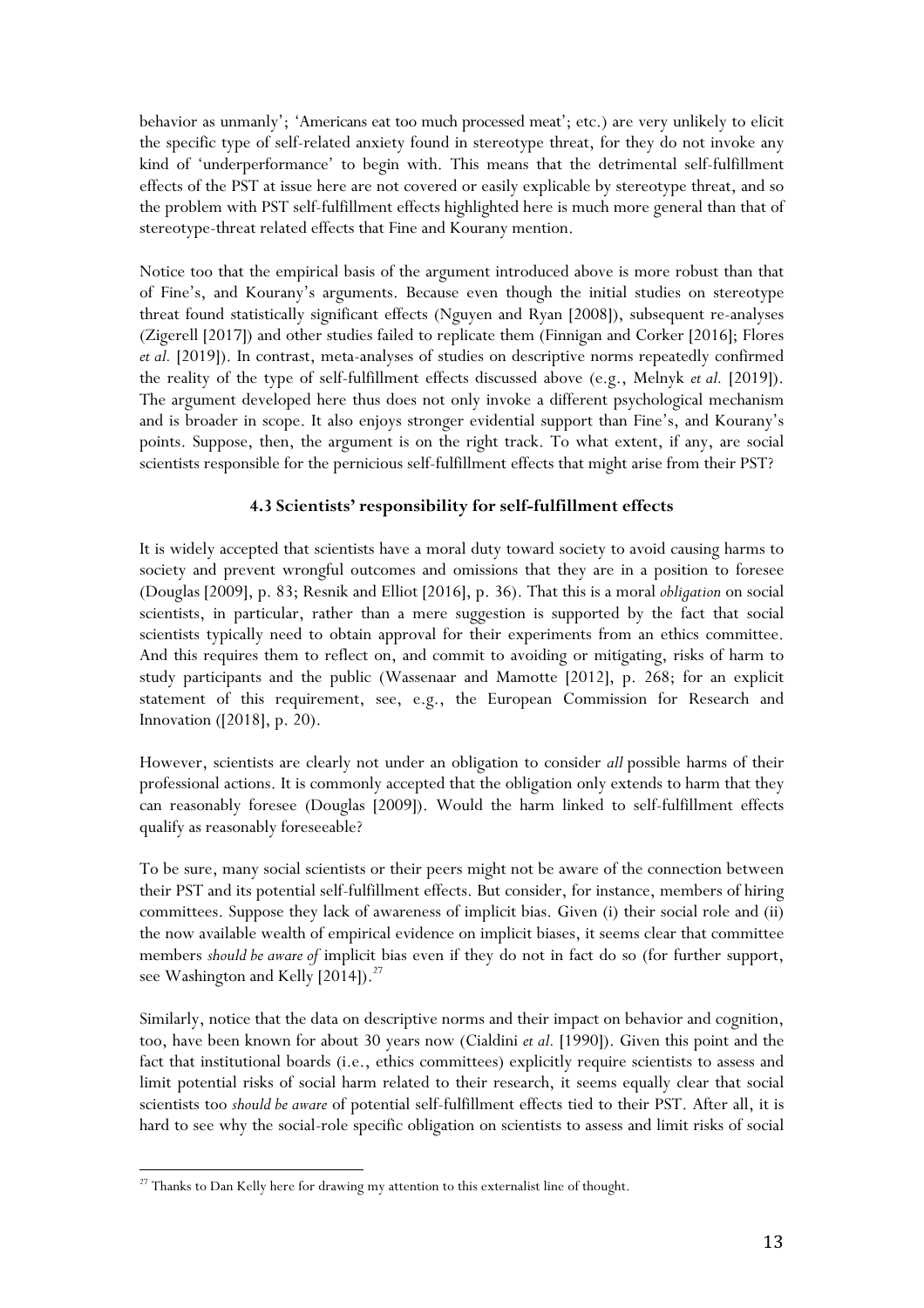harm that ethics committees confer on them *prior* to conducting an experiment should ceases to hold afterward and with respect to other professional actions including the communication of the results to the public. It is plausible, then, to hold that social scientists<sup>28</sup> have the following responsibility:

#### *Communicative Risk Anticipation*

 

Scientists should assess whether their PST is likely to have detrimental self-fulfillment effects and consider adopting strategies to mitigate the risks related to these effects.

*Communicative Risk Anticipation* is modest. While it requires scientists to analyze the risks of their PST and consider implementing ways of reducing them, it does not yet ask them to in fact adopt strategies to avoid problematic self-fulfillment effects related to descriptive norms. This matters because, as acknowledged above, there could be cases where the negative consequences of PST self-fulfillment effects are outweighed by the PST's benefits. Consider, for instance, the earlier PST example: 'Britons are uniquely reluctant to wear COVID-19 face masks'. This claim might disincline Britons in the audience from wearing masks. But it could also be precisely what policymakers need to know in order to implement a mask mandate. If so, the public communication of that information need not necessarily reduce mask wearing among the public. Given these (and other)<sup>29</sup> complexities, a blanket requirement on scientists to adopt ways of avoiding descriptive norms related negative self-fulfillment effects would be too strong. Still, the preceding sections suggest that these effects are likely to arise in a wide range of cases. Scientists should thus factor them in. *Communicative Risk Anticipation* captures this point. Suppose, then, that in line with *Communicative Risk Anticipation*, scientists have assessed the selffulfillment effects of their PST and wish to adopt strategies to mitigate the related risks. What strategies are there?

## **5 Counteracting the Problem: A Proposal**

One possible way of reducing the risk of problematic self-fulfillment effects of PST might be to change the linguistic structure of the PST. There are different ways of doing so depending on the content of the claims at issue and the type of descriptive norm that they convey. Elsewhere I focus on PST about political polarization and propose three different linguistic modifications of it (Peters [2020a]). Here I shall elaborate, refine, and further defend one of them, the one that strikes me as the most attractive and easily adoptable strategy. It involves explicit restrictions of the generality of PST.

## **5.1 Mind the generics and broad generalizations**

The guiding thought is that the easier it is for subjects to generalize social scientific claims to most members of groups, the higher the likelihood that they will construe these claims as

<sup>&</sup>lt;sup>28</sup> It seems plausible to hold that science reporters (not only social scientists) providing PST have this kind of responsibility and related obligation too. However, the basis for this normative claim is less clear than in the case of scientists. A separate argument is needed; for a helpful thought experiment to developed one, see Washington and Kelly [2014]. To keep the discussion focused, I shall set science reporters aside here.<br><sup>29</sup> Adding further complications, the effects of PST depend partly on who the PST audience is (e.g., different

political orientation might lead to different trust assignments and information uptake; Nisbet *et al.* [2015]). And while some PST might necessarily be directed at a particular audience with particular needs, it may be picked up and disseminated beyond those for whom it is intended (e.g., by other individuals who believe they understand the study but lack the expertise to understand the caveats and limitations). Thus, in some cases, the potential effects of PST are not easy to determine. Still, in line with *Communicative Risk Anticipation*, scientists ought to assess these effects when thinking about their PST. Thanks to an anonymous reviewer here.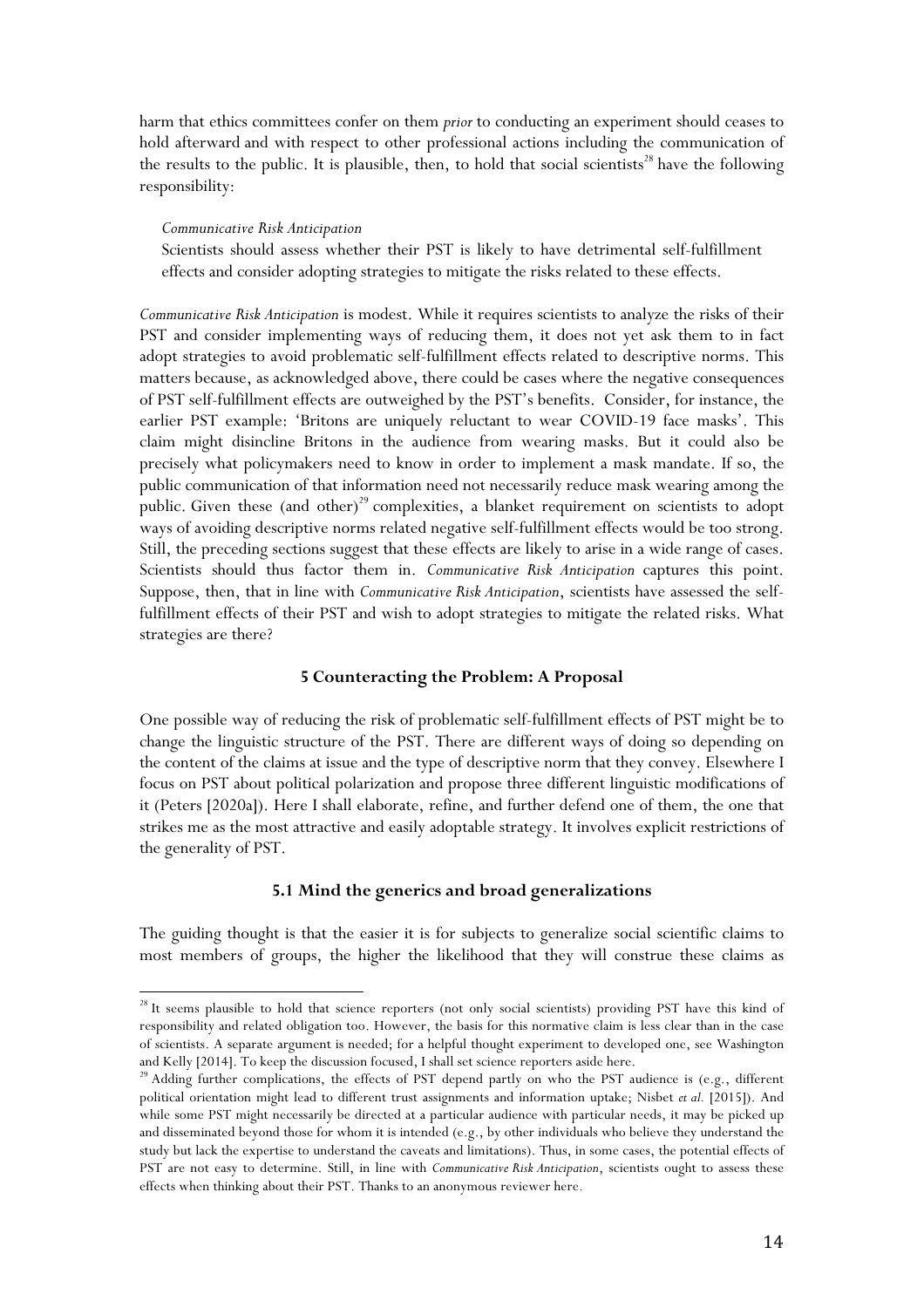conveying descriptive norms. This is because these norms refer to features or behavior common (rather than infrequent) among people (Cialdini *et al.* [1990]). Now, there is evidence that social scientific results expressed with generic language tend to be viewed as more generalizable than findings expressed with non-generic language (DeJesus *et al.* [2019]). To reduce the risk of harmful self-fulfillment effects of their PST, then, scientists and science communicators might decrease their use of generics and replace them with quantified statements referring to specific samples.

Granted, if the quantified expressions to replace the generics and other broad generalizations in the PST could only be 'all' or 'most' so as to preserve accuracy, then even with this rephrasing, PST would remain problematic for the same reason as before. However, notice that, as Henrich *et al.* ([2010)] found,

Behavioral scientists routinely publish broad claims about human psychology and behavior in the world's top journals based on samples drawn entirely from Western, Educated, Industrialized, Rich, and Democratic (WEIRD) societies. Researchers – often implicitly – assume that either there is little variation across human populations, or that these 'standard subjects' are as representative of the species as any other population. (p. 61)

Henrich *et al.* went on to show that these assumptions are not justified. By reviewing the comparative database from across the behavioral sciences, they found that there is 'substantial variability in experimental results across populations and that WEIRD subjects are particularly unusual compared with the rest of the species – frequent outliers' (Henrich *et al.* [2010)], p. 61).

While ten years have passed since Henrich *et al*.'s paper, there is reason to believe that key aspects of the problem that the paper highlighted still persist today. For instance, Simons *et al.* ([2017]) note: 'Psychological scientists draw inferences about populations based on samples – of people, situations, and stimuli – from those populations. Yet, few papers identify their target populations, and even fewer justify how or why the tested samples are representative of broader populations' (p. 1123).

Indeed, in a study already mentioned above, DeJesus *et al.* ([2019]) analyzed more than 1,000 psychology articles and found not only that 'generics were ubiquitously used to convey results', but also that there was 'no evidence that [the use of generics] was warranted by stronger evidence, as it was uncorrelated with sample size. Instead, authors showed an overwhelming tendency to treat limited samples as supporting general conclusions, by means of universalizing statements' (p. 18375). In fact, scientists often used generics despite omitting information on sample features (e.g. socio-economic status) or having only small or unrepresentative samples (e.g., Western, white, middle-class etc.) as a basis. Strikingly, authors failing to mention, for instance, socio-economic status tended to use *more* generics than those who did mention it (DeJesus *et al.* ([2019]), p. 18373).

Taken together, Henrich *et al.*'s, Simons et al.'s, and DeJesus *et al.*'s observations suggest that many generics and other broad generalizations currently found in PST in articles freely accessible online can be replaced with claims involving quantifiers other than 'all' or 'most' in the description of the samples. Since doing so helps reduce the risk that the public is exposed to socially harmful self-fulfillment effects related to descriptive norms, there is (given *Communicative Risk Anticipation*) a reason for scientists to adopt this strategy.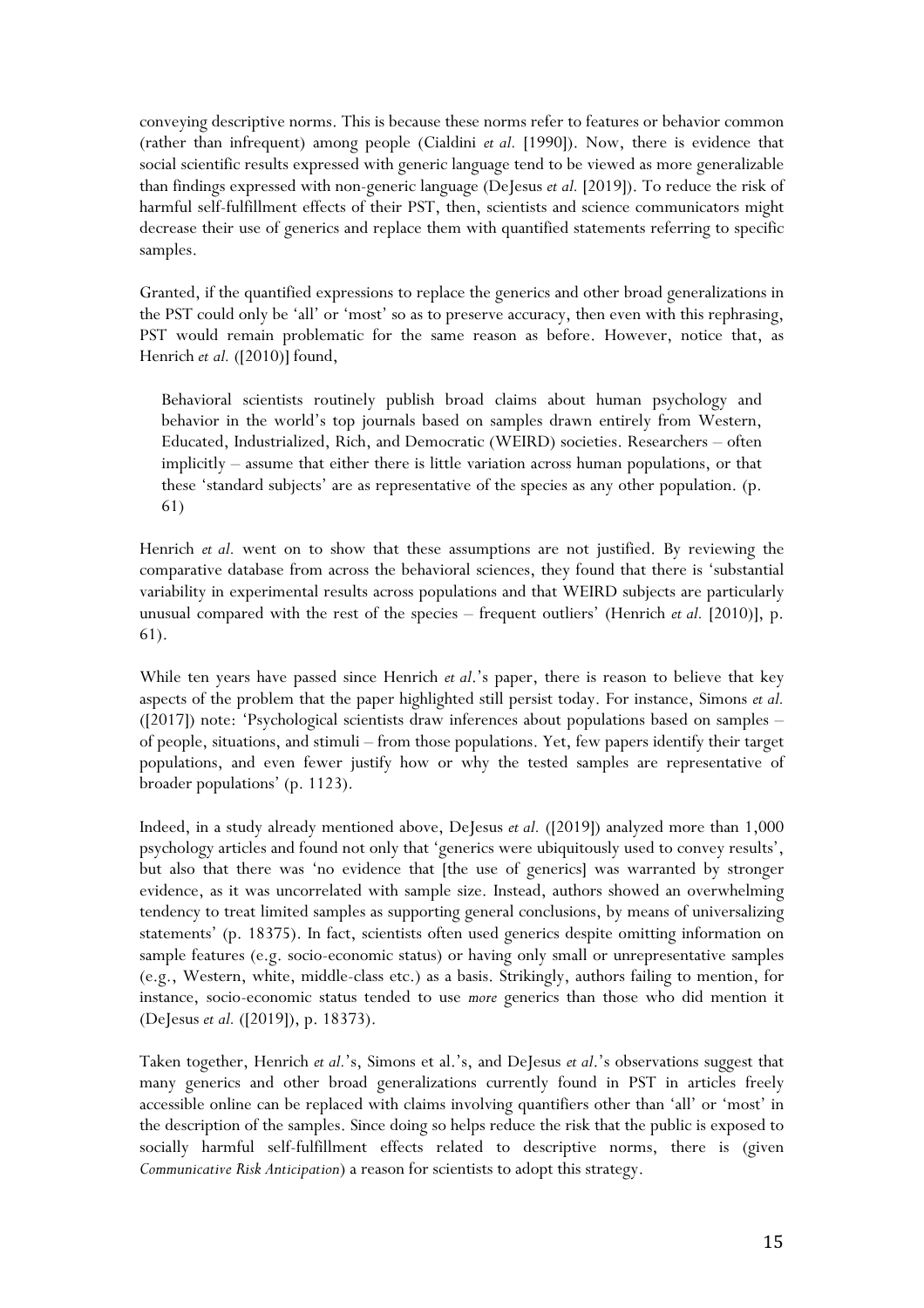# **5.2 An independent epistemic rationale**

Such a replacement would, in fact, not only help reduce harmful self-fulfillment effects of PST for the public, but also contribute to epistemically better scientific conduct. After all, if the sample of a study is only small or the results only pertain to people with, say, a certain socioeconomic status, then clearly scientists ought to communicate these facts to their audience, be it other scientists or the public, and not gloss over exceptions and variability by using, say, generics. Basic epistemic norms of scientific accuracy require it (Resnik [2005], p. 48; Forge [2008]). Relatedly, focusing specifically on *intra-*scientific communication, Simons *et al.* ([2017]) propose that publications should include 'Constraints on Generality (COG)' statements that identify and justify target populations for the reported findings because:

Explicitly defining the target populations will help other researchers to sample from the same populations when conducting a direct replication, and it could encourage follow-up studies that test the boundary conditions of the original finding. Universal adoption of COG statements would change publishing incentives to favor a more cumulative science. (p. 1123)

Notice that broad, generic generalizations formed on the basis of only small samples are not necessarily inaccurate. This is because generics do not imply that *all* members of the group described have a certain property. They allow for exceptions and counterevidence ('Mosquitos carry malaria' is a true generic, yet it only applies to 1% of all mosquitos) (Leslie [2017]). It might thus seem that when scientists use generics even though their samples are only small (or outliers), they do not yet violate norm of scientific accuracy.

However, this would overlook the following. Cimpian et al. ([2010]) found that while generic claims of the form '*P*s (e.g., men, etc.) are *f* (e.g., resist green behavior, etc.)' are generally accepted on relatively weak evidence, when they are unfamiliar with *P*, subjects construe such claims strongly as conveying that almost all *P*s are *f*. Generics in PST thus involve an ambiguity that leads different people (e.g., scientific experts vs. non-experts) to different interpretations depending on their expertise concerning *P*. <sup>30</sup> This ambiguity or openness to different interpretations itself is in tension with scientific accuracy. Because if a particular empirical claim has been experimentally supported only with a specific sample, then even though using a generic might not involve making a false claim, it would still be inaccurate in that it leaves the social reference class of the claim more indeterminate than the experimental data warrant. It inaccurately suggests generalizability or 'projectability' (Munton [2020]) where the data may not support it. Replacing broad generic generalizations with specific and explicitly quantified claims thus helps improve scientific accuracy.

It is worth noting too that a number of philosophers have argued that hearing and using generics makes subjects significantly more likely to 'essentialize' social kinds such as, for instance, racial or gender groups (Langton *et al.* [2012]; Leslie [2017]): generics are thought to lead people to believe that there is some hidden and stable property or underlying nature shared by members of the kind at issue that causally grounds their common properties and dispositions (e.g., 'Latinos are temperamental', 'women are nurturing'). Langton *et al.* ([2012]) hold that generics in claims about gender or race groups should thus be rejected because they are 'false, and politically problematic', presenting 'social artifacts as [e.g.] racial [gender etc.] essences' (p. 765). To counteract such essentialization, Langton *et al.* ([2012]) plausibly propose that we

<sup>&</sup>lt;sup>30</sup> Thanks to Olivier Lemeire for comments on this point.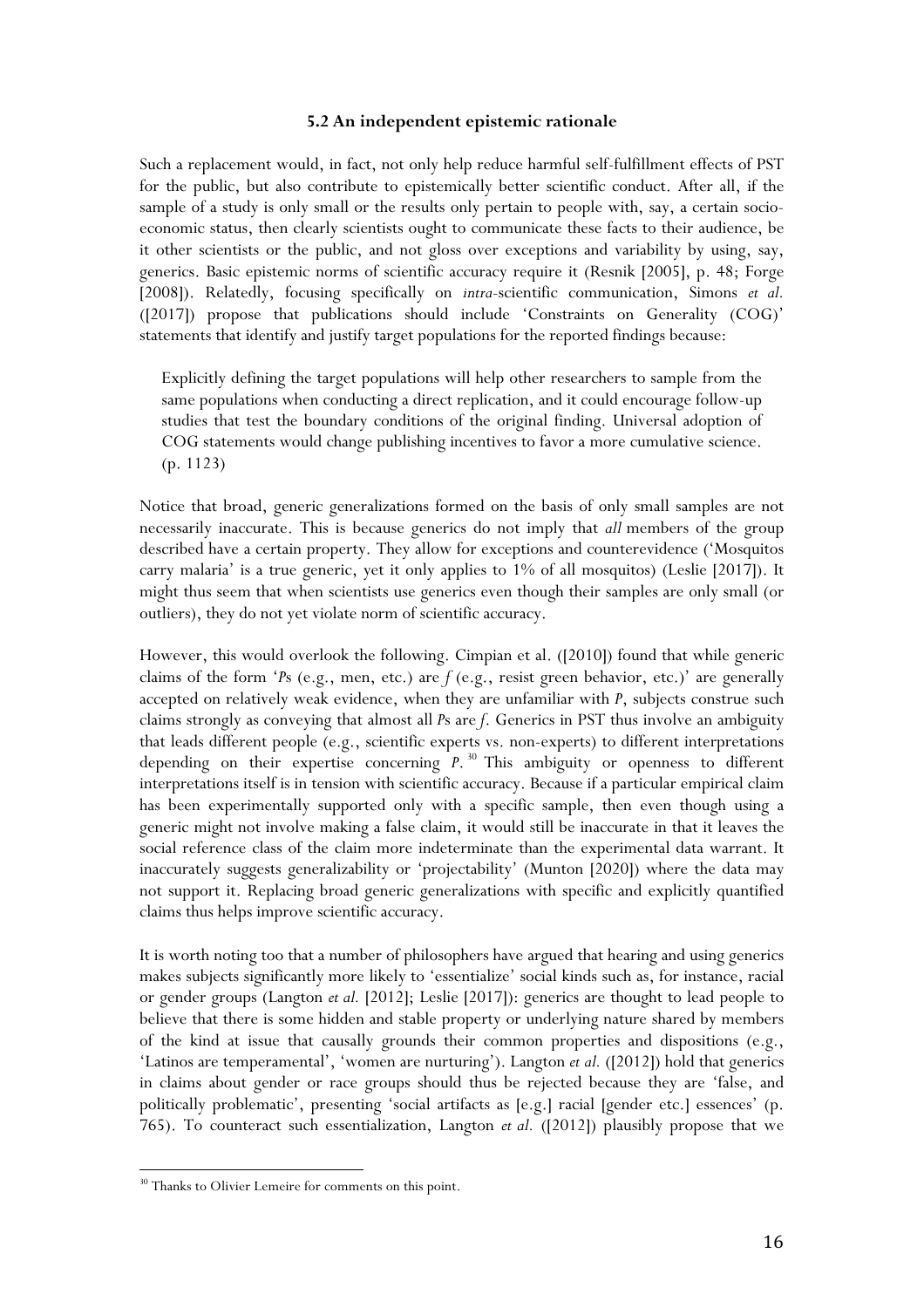should convey the content of generics differently, namely by an 'explicitly quantified statement' involving 'some', 'most', or 'all' (765). Leslie ([2017]) adds that hearing generics inclines individuals not only to essentialize those classified by the generics but also to more readily apply stereotypes to them (p. 416).

# **5.3 Combining ethical and epistemic considerations**

Given the preceding points, I thus propose the following strategy for reducing the risk of negative self-fulfillment effects of PST. It extends Simons *et al.*'s suggestion that scientists should include COG statements in their publications from *intra*-scientific to *public* scientific testimony:

## *PST Generality Constraint*

 

In the absence of overriding ethical, epistemic, or feasibility considerations, scientists should ensure that the generalizations in their PST contain an explicitly quantified relativization to the population(s) to which they pertain and are not broader than warranted by the evidence.

Following *PST Generality Constraint* has significant benefits. Given the points from the previous section, it helps (1) decrease the risk of negative self-fulfillment effects tied to PST, (2) reduce scientific inaccuracy related to over-generalizations, and (3) counteract social essentialization and stereotyping.

Moreover, *PST Generality Constraint* is attractively modest. It does not say that scientists should always avoid broad generalizations in their PST. Due to the qualifier 'in the absence of overriding ethical, epistemic, and feasibility considerations', it allows for cases in which using, for instance, generics would be justified, say, to ensure people's well-being, to counteract social injustice (Ritchie [2019]), or for feasibility reasons (e.g., when scientists or science reporters have little time/space to give an opinion online, on TV, etc.).

Granted, settling whether certain considerations would override the communicative practice proposed might not always be easy. But it seems clear that this is often unproblematic. For instance, with respect to several examples of claims  $(1)-(10)$ , there are unlikely to be ethical, epistemic, or feasibility concerns overriding the benefits of rephrasing these claims with explicit quantifications and relativization to specific samples. For example, assuming that the evidence supports it, 'Men resist green behavior as unmanly', 'Americans eat too much processed meat', and 'People on social media are quick to repeat something that's wrong' might be rephrased thus: 'Many men in the U.S. resist green behavior as unmanly', 'Many White, middle-class Americans eat too much processed meat', and 'Many people using Facebook are quick to repeat something that's wrong'. In fact, even if there are overriding conditions against such rephrasing, following *PST Generality Constraint* would still help improve the current provision of PST. Because social scientists would then first need to consider the potential self-fulfillment effects of their PST and check them against other potential harms/benefits before testifying.<sup>31</sup>

Having said that, following *PST Generality Constraint* does not eliminate all potential detrimental self-fulfillment effects of PST. For even when it involves explicitly quantified claims, PST might often pertain to a majority of individuals. In these cases, the risk of the emergence of

<sup>&</sup>lt;sup>31</sup> *PST Generality Constraint* also coheres well with, and can be added to, other recently defended guidelines for scientists and science reporters to avoid causing ethical and/or epistemic harm via PST (see, e.g., Gerken [2018]; [2019]; [2020]).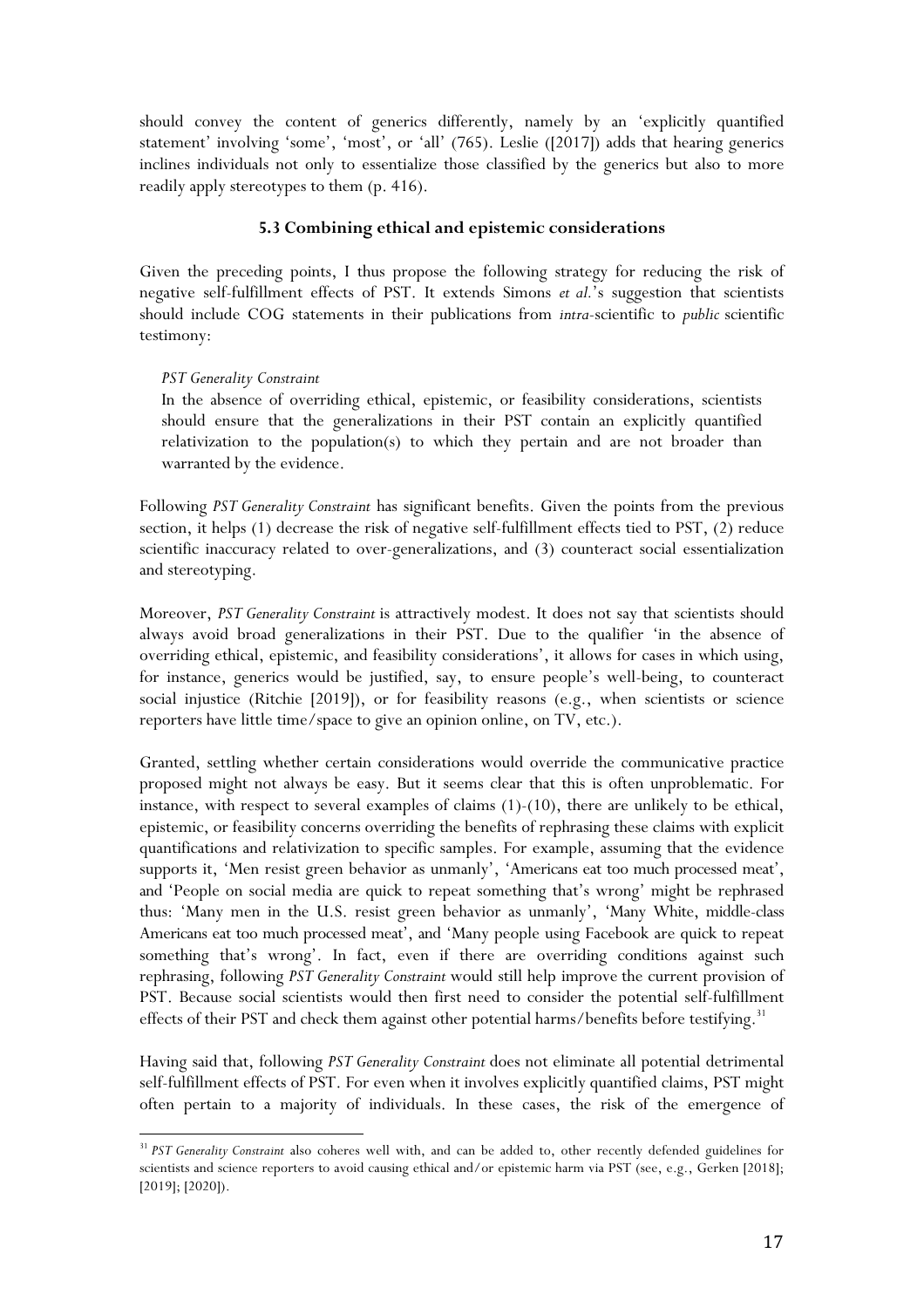problematic effects related to descriptive norms will persist. But even so, since currently much PST involves over-generalizations (Simons *et al.* [2017]; DeJesus *et al.* [2019]) following *PST Generality Constraint* can significantly ethically and epistemically improve the current practice of providing PST.

# **6 Conclusion**

Communicating scientific data to the public is important to inform public deliberation and democratic decision-making. Yet, it also involves serious risks. Here I focused on an intriguing one of them: social scientific claims about negative features of individuals, groups, society, or social structures can cause cognitive and behavioral changes contributing to the self-fulfillment of these claims. I provided reasons to believe that this is likely to happen frequently and result in a wide range of harmful upshots (e.g., environmentally unfriendly behavior, low voter turnout, proliferation of 'fake news', bias against women, etc.). I argued that this problem is tied to many people's tendency to conform to descriptive norms. Social scientists should factor this tendency in when they are about to provide PST. This is because they have a responsibility to consider the potential harm resulting from their professional actions, including the communication of research results to the public. I introduced one possible strategy with which the risk of negative self-fulfillment effects of PST related to descriptive norms can be decreased, namely to ensure that the generalizations in the PST (a) contain an explicitly quantified relativization to the population(s) to which they pertain, and (b) are not broader than warranted by the evidence. This strategy might in some cases be overridden by other considerations and may not eliminate all the harmful effects related to people's conformist responding to descriptive norms. Still, it can help counteract them, and it is independently well motivated by the fact that it increases scientific accuracy.

#### **Acknowledgements**

Many thanks for comments on the paper to two reviewers of the journal, Dan Kelly, Mattias Skipper, Olivier Lemeire, Ken Boyd, and Esben Nedenskov Petersen. The research for this paper was partly funded by the Danmarks Frie Forskningsfond Grant no: 8018-00053B.

#### **References**

Alexandrova, A. [2018]: 'Can the Science of Well-Being Be Objective?', *The British Journal for the Philosophy of Science*, **69**, 2, pp. 421–445.

Anderson, E. [2011]: 'Democracy, Public Policy, and Lay Assessments of Public Scientific Testimony', *Episteme*, **8(**2), pp. 144–164.

Baron-Cohen, S. [2003]: *The Essential Difference: Men, Women and the Extreme Male Brain*, London: Allen Lane.

Bergquist, M., and Nilsson, A. [2019]: 'The DOs and DON'Ts in Social Norms: A Descriptive Don't-norm Increases Conformity', *Journal of Theoretical Social Psychology*, **3**, pp. 158–166.

Bicchieri, C. [2006]: *The Grammar of Society*, Cambridge: Cambridge University Press.

Bicchieri, C. [2017]: *Norms in the Wild: How to Diagnose, Measure, and Change Social Norms.* New York, NY: Oxford University Press.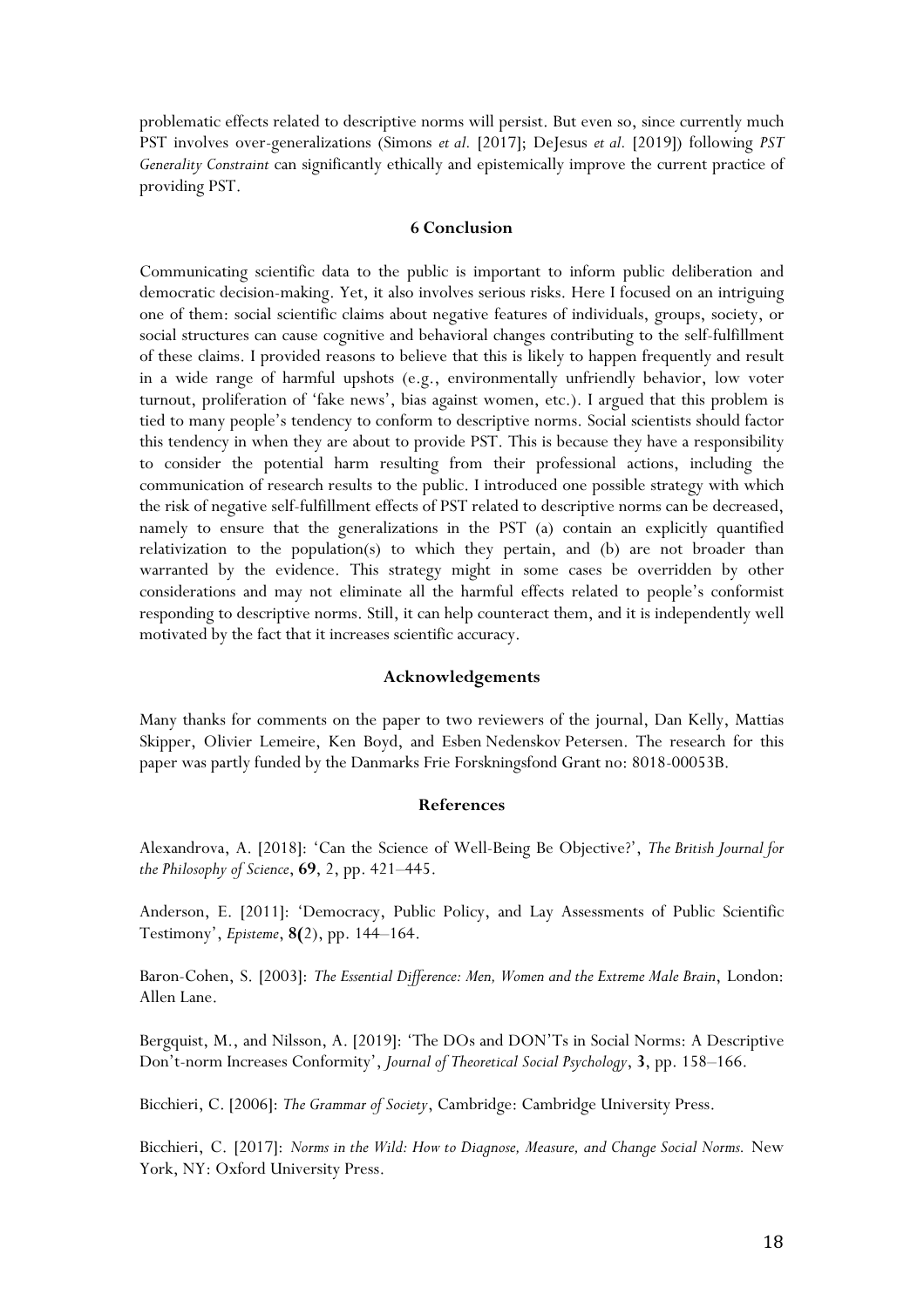Bird, A. [2018]: 'Understanding the Replication Crisis as a Base Rate Fallacy', *The British Journal for the Philosophy of Science*, axy051, https://doi.org/10.1093/bjps/axy051

Blanken, I., van de Ven, N., and Zeelenberg, M. [2015]: 'A Meta-analytic Review of Moral Licensing', *Personality and Social Psychology Bulletin*, **41**(4), pp. 540–558.

Borsari, B., & Carey, K. B. [2003]: 'Descriptive and Injunctive Norms in College Drinking: A Meta-analytic Integration', *Journal of Studies on Alcohol*, **64**(3), pp. 331–341.

Brewer, P., and Ley, B. [2013]: 'Whose Science Do You Believe? Explaining Trust in Sources of Scientific Information about the Environment', *Science Communication*, **35**(1), pp. 115–137.

Cacciatore, M., Browning, N., Scheufele, D., Brossard, D., Xenos, M., Corley, E. [2018]: 'Opposing Ends of the Spectrum: Exploring Trust in Scientific and Religious Authorities', *Public Understanding of Science*, **27**(1), pp. 11–28.

Cialdini, R. B., Kallgren, C. A., and Reno, R. R. [1990]: 'A Focus Theory of Normative Conduct: Theoretical Refinement and Re-evaluation of the Role of Norms in Human Behavior', *Advances in Experimental Social Psychology*, **24**, pp. 201–233.

Cialdini, R. B. [2003]: 'Crafting Normative Messages to Protect the Environment', *Current Directions in Psychological Science*, **12**(4), pp. 105–109.

Cialdini, R. B., Demaine, L. J., Sagarin, B. J., Barrett, D. W., Rhoads, K., Winter, P. L. [2006]: 'Managing Social Norms for Persuasive Impact', *Social Influence*, **1**(1), pp. 3–15.

Cimpian, A., Brandone, A., & Gelman, S. [2010]: 'Generic Statements Require Little Evidence for Acceptance but Have Powerful Implications', *Cognitive Science*, **34**, pp. 1452–1482.

DeJesus, J. M., Callanan, M. A., Solis, G., and Gelman, S. A. [2019]: 'Generic Language in Scientific Communication', *Proceedings of the National Academy of Sciences*, **116** (37), pp. 18370– 18377.

Duguid, M., and Thomas-Hunt, M. [2015]: 'Condoning Stereotyping? How Awareness of Stereotyping Prevalence Impacts Expression of Stereotypes', *Journal of Applied Psychology*, **100**, pp. 343–359.

Douglas, H. [2009]: *Science, Policy, and the Value-Free Ideal*, Pittsburgh, PA: University of Pittsburgh Press.

European Commission for Research and Innovation [2020]: *Ethics in Social Science and Humanities*. Available online, URL:

https://ec.europa.eu/research/participants/data/ref/h2020/other/hi/h2020\_ethics-socscience-humanities\_en.pdf

Fine, C. [2012]: 'Explaining, or Sustaining, the Status Quo? The Potentially Self-fulfillment Effects of "Hardwired" Accounts of Sex Differences', *Neuroethics*, **5**(3), pp. 285–294.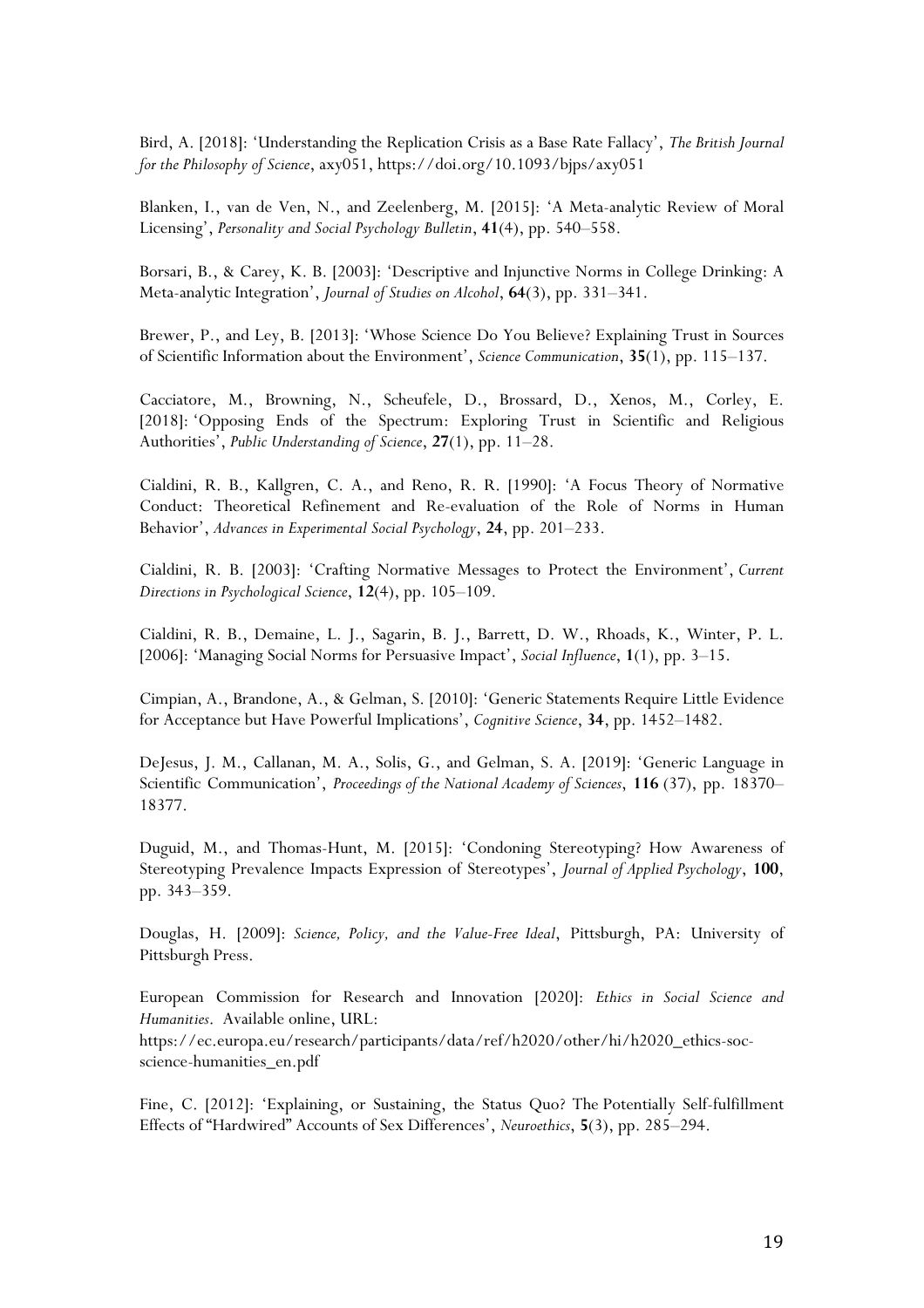Finnigan, K. M., and Corker, K. S. [2016]: 'Do Performance Avoidance Goals Moderate the Effect of Different Types of Stereotype Threat on Women's Math Performance?' *Journal of Research in Personality*, **63**, pp. 36–43.

Flore, P. C., Mulder, J., & Wicherts, J. M. [2019]: 'The Influence of Gender Stereotype Threat on Mathematics Test Scores of Dutch High School Students: A Registered Report', *Comprehensive Results in Social Psychology*, **3**, pp. 140–174.

Funk, C., and Rainie, L. [2015]: 'Public and Scientists' Views on Science and Society', Available at: http://www.pewinternet.org/2015/01/29/public-and-scientists-views-onscience-and-society/

Forge, J. [2008]: *The Responsible Scientist*, Pittsburgh: Pittsburgh University Press.

Gerber, A., and Rogers, T. [2009]: 'Descriptive Social Norms and Motivation to Vote: Everybody's Voting and so Should You', *Journal of Politics*, **71**, pp. 178–91.

Gerken, M. [2018]: 'Expert Trespassing Testimony and the Ethics of Science Communication', *Journal of General Philosophy of Science*, **49**, pp. 299–318.

Gerken, M. [2019]: 'Public Public Scientific Testimony in the Scientific Image', *Studies in History and Philosophy of Science A*. https://www.sciencedirect.com/science/article/pii/S0039368119300640

Gerken, M. [2020]: 'How to Balance Balanced Reporting and Reliable Reporting', *Philosophical Studies,* **177**, pp. 3117–3142.

Goldstein, N., Cialdini, R., and Griskevicius, V. [2008]: 'A Room with a Viewpoint: Using Social Norms to Motivate Environmental Conservation in Hotels', *Journal of Consumer Research*, **35**, pp. 472–482.

Guyll, M., Madon, S., Prieto, L., & Scherr, K. C. [2010]: 'The Potential Roles of Selffulfillment Prophecies, Stigma Consciousness, and Stereotype Threat in Linking Latino a Ethnicity and Educational Outcomes', *Journal of Social Issues*, **66**(1), pp. 113–130.

Hacking, I. [1995]: 'The Looping Effects of Human Kinds', in Sperber, D., Premack, D. and Premack, A. (eds), *Causal Cognition*, Oxford: Clarendon Press, pp. 351–383.

Hacking, I. [2007]: 'Kinds of People: Moving Targets', *Proceedings of the British Academy*, **151**, pp. 285–318.

Hallsworth, M., List, J. A., Metcalfe, R. D., & Vlaev, I. [2017]: 'The Behavioralist as Tax Collector: Using Natural Field Experiments to Enhance Tax Compliance', *Journal of Public Economics*, **148**, pp. 14–31.

Henrich, J., Heine, S. J., & Norenzayan, A. [2010]: 'The Weirdest People in the World?', *Behavioral and Brain Sciences,* **33***,* pp. 61–83.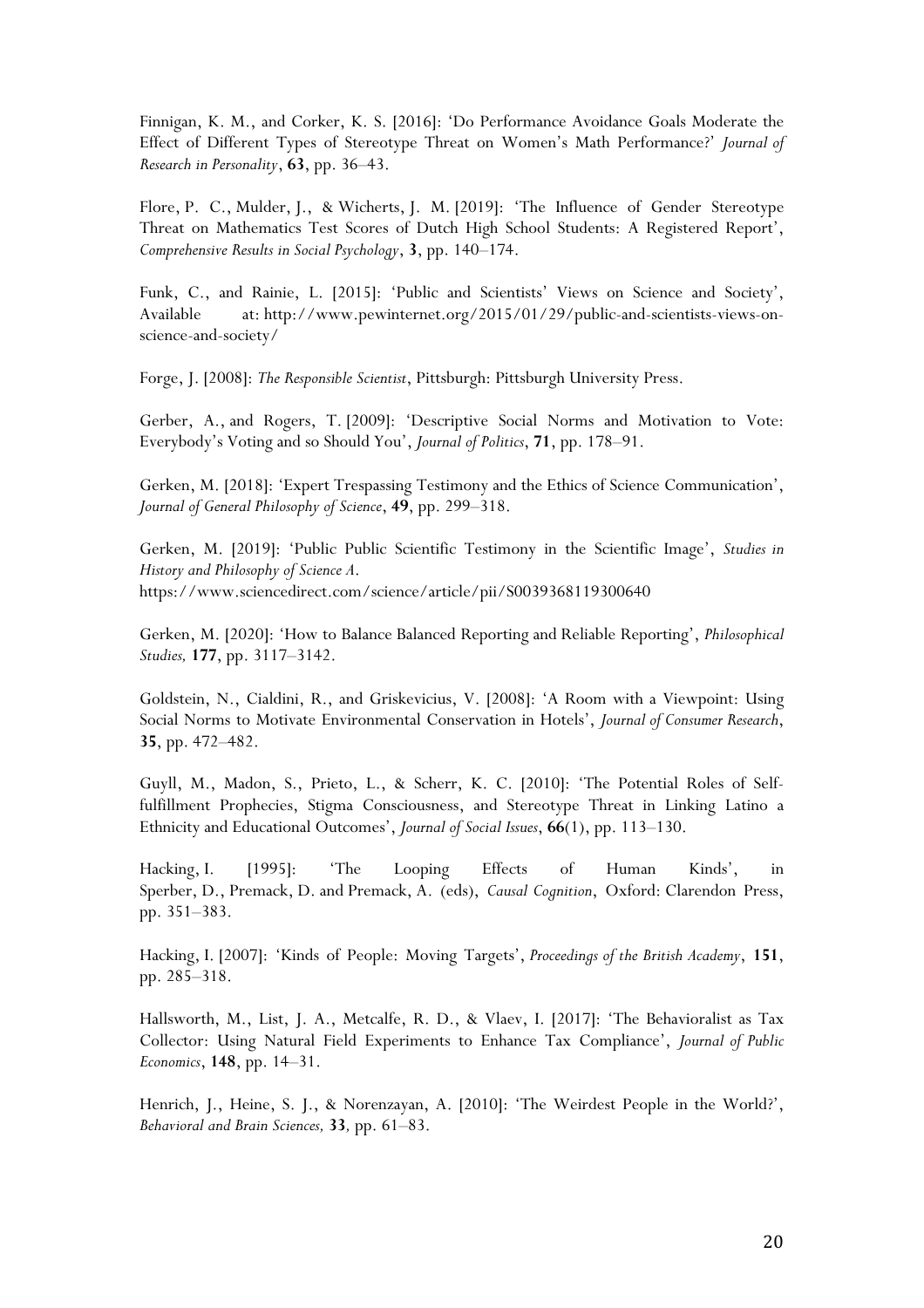Iyengar, S., and Massey, D.S. [2019]: 'Scientific Communication in a Post-truth Society', *Proceedings of the National Academy of Sciences*, **116**(16), pp. 7656–7661.

Jamieson, K. H. [2017]: 'The Need for a Science of Science Communication: Communicating Science's Values and Norms', in Jamieson, K., Kahan, D., and Scheufele, D. (*eds*), *The Oxford Handbook of the Science of Science Communication*. Oxford: Oxford University Press, pp. 15–25.

Jamieson, K., Kahan, D., and Scheufele, D. (*eds*). [2017]: *The Oxford Handbook of the Science of Science Communication*. Oxford: Oxford University Press.

Keohane, R. O., Lane, M., and Oppenheimer, M. [2014]: 'The Ethics of Scientific Communication Under Uncertainty', *Politics, Philosophy & Economics*, **13**, pp. 343–368.

Keren, A. [2018]: 'The Public Understanding of What? Laypersons' Epistemic Needs, the Division of Cognitive Labor, and the Demarcation of Science', *Philosophy of Science*, **85**(5), pp. 781–792.

Kitcher, P. [2011]: *Science in a Democratic Society*. Amherst, NY: Prometheus Books.

Kitcher, P. [2020]: 'Can We Sustain Democracy and the Planet Too?' in J. Kourany and M. Carrier (*eds*), *Science and the Production of Ignorance*, Cambridge MA: MIT Press, pp. 89–120.

Köbis, N. C., van Prooijen, J. W., Righetti, F., & Van Lange, P. A. [2015]: '"Who Doesn't?" – The Impact of Descriptive Norms on Corruption', *PloS one*, **10(**6), e0131830. https://doi.org/10.1371/journal.pone.0131830

Kormos, C., Gifford, R., & Brown, E. [2015]: 'The Influence of Descriptive Social Norm Information on Sustainable Transportation Behavior: A Field Experiment', *Environment and Behavior*, **47**(5), pp. 479–501.

Kourany, J. [2016]: 'Should Some Knowledge be Forbidden? The Case of Cognitive Differences Research', *Philosophy of Science*, **83**(5), pp. 779–790.

Kuorikoski, J., and Pöyhönen, S. [2012]: 'Looping Kinds and Social Mechanisms', *Sociological Theory*, **30**, pp. 187–205.

Langton, R., Haslanger, S., and Anderson, L. [2012]: 'Language and Race', in G. Russell and D. Graff Fara (eds), *The Routledge Companion to Philosophy of Language*, New York: Routledge, pp. 753–767.

Lede, E., and Meleady, R. [2019]: 'Applying Social Influence Insights to Encourage Climate Resilient Domestic Water Behavior: Bridging the Theory-Practice Gap', *Wiley Interdisciplinary Review of Climate Change* **10**(1): e562

Leslie, S.J. [2017]: 'The Original Sin of Cognition: Fear, Prejudice, and Generalization', *Journal of Philosophy*, **114**(8), pp. 393–421.

Little D. [1993]: 'On the Scope and Limits of Generalizations in the Social Sciences', *Synthese*, **97**, pp. 183–207.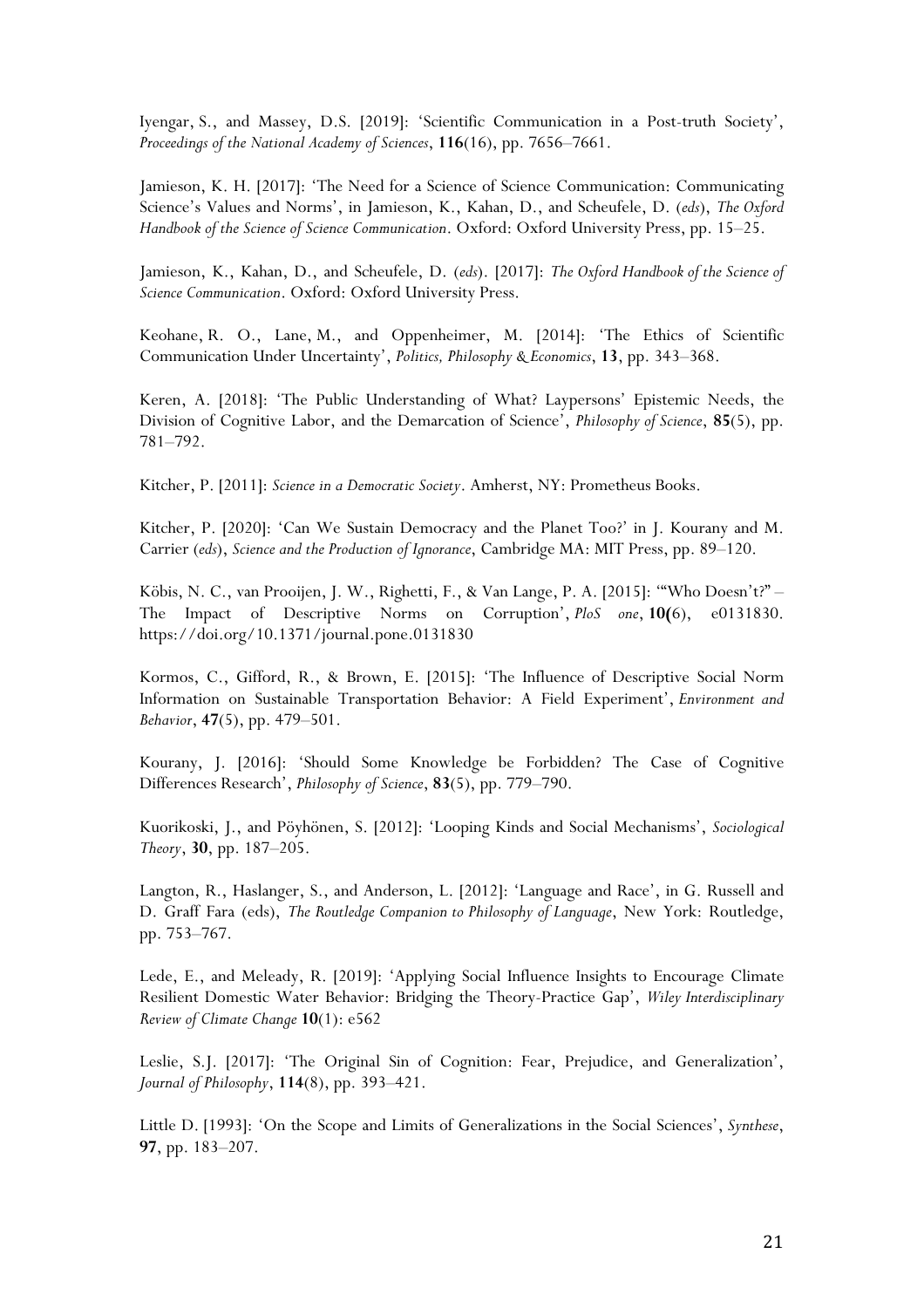Liu, J., & Shi, R. [2019]: 'How Do Online Comments Affect Perceived Descriptive Norms of E-cigarette Use? The Role of Quasi-statistical Sense, Valence Perceptions, and Exposure Dosage', *Journal of Computer-Mediated Communication,* **24**(1), pp. 1–20.

Melnyk, V., Van Herpen, E., Jak, S., and Van Trijp, H. [2019]: 'The Mechanisms of Social Norms' Influence on Consumer Decision Making: A Meta-Analysis', *Journal of Psychology*, **227**(1), pp. 4–17.

Mortensen, C.R., Neel, R., Cialdini, R.B., Jaeger, C.M., Jacobson, R.P., and Ringel, M. [2019]: 'Trending Norms: A Lever for Encouraging Behaviors Performed by the Minority', *Social Psychological and Personality Science*, **10**, 2, pp. 201–210.

Mollen, S., Rimal, R. N., Ruiter, R. A., & Kok, G. [2013]: 'Healthy and Unhealthy Social Norms and Food Selection. Findings from a Field-experiment', *Appetite,* **65**, pp. 83–89.

Muldoon, R., Lisciandra, C., Bicchieri, C., Hartmann, S., & Sprenger, J. [2014]: 'On the Emergence of Descriptive Norms', *Politics, Philosophy & Economics*, **13**(1), pp. 3–22.

Munton, J. [2019]: 'Beyond Accuracy: Epistemic Flaws with Statistical Generalizations', *Philosophical Issues*, **29**, pp. 228–240.

Nagel, E. [1961]: *The Structure of Science*. NY: Harcourt, Brace, and World.

Nan, X., & Zhao, X. [2016]: 'The Mediating Role of Perceived Descriptive and Injunctive Norms in the Effects of Media Messages on Youth Smoking', *Journal of Health Communication*, **21**(1), pp. 56–66.

Neff, A., Edwards, D., Palmer, A., Ramsing, R., Righter, A., and Wolfson, J. [2018]: 'Reducing Meat Consumption in the USA: A Nationally Representative Survey of Attitudes and Behaviours', *Public Health Nutrition*, **21**, 10, pp. 1835–1844.

Nguyen, H. H. D., & Ryan, A. M. [2008]: 'Does Stereotype Threat Affect Test Performance of Minorities and Women? A Meta-analysis of Experimental Evidence', *Journal of Applied Psychology*, **93**(6), pp. 1314–1334.

Nisbet, E. C., Cooper, K. E., & Garrett, R. K. [2015]: 'The Partisan Brain: How Dissonant Science Messages Lead Conservatives and Liberals to (Dis)Trust Science', *The ANNALS of the American Academy of Political and Social Science*, **658**(1), pp. 36–66.

O'Connor, C., & Joffe, H. [2014]: 'Social Representations of Brain Research: Exploring Public (Dis)engagement With Contemporary Neuroscience', *Science Communication*, **36**(5), pp. 617– 645.

Paryavi, M., Bohnet, I., & van Geen, A. [2019]: 'Descriptive Norms and Gender Diversity: Reactance from Men', *Journal of Behavioral Public Administration*, **2**(1). https://doi.org/10.30636/jbpa.21.51

Peters, U. [2020a]: 'How (Many) Descriptive Claims about Political Polarization Exacerbate Polarization', *Journal of Social and Political Psychology*. Preprint available online: https://philpapers.org/archive/PETHMD.pdf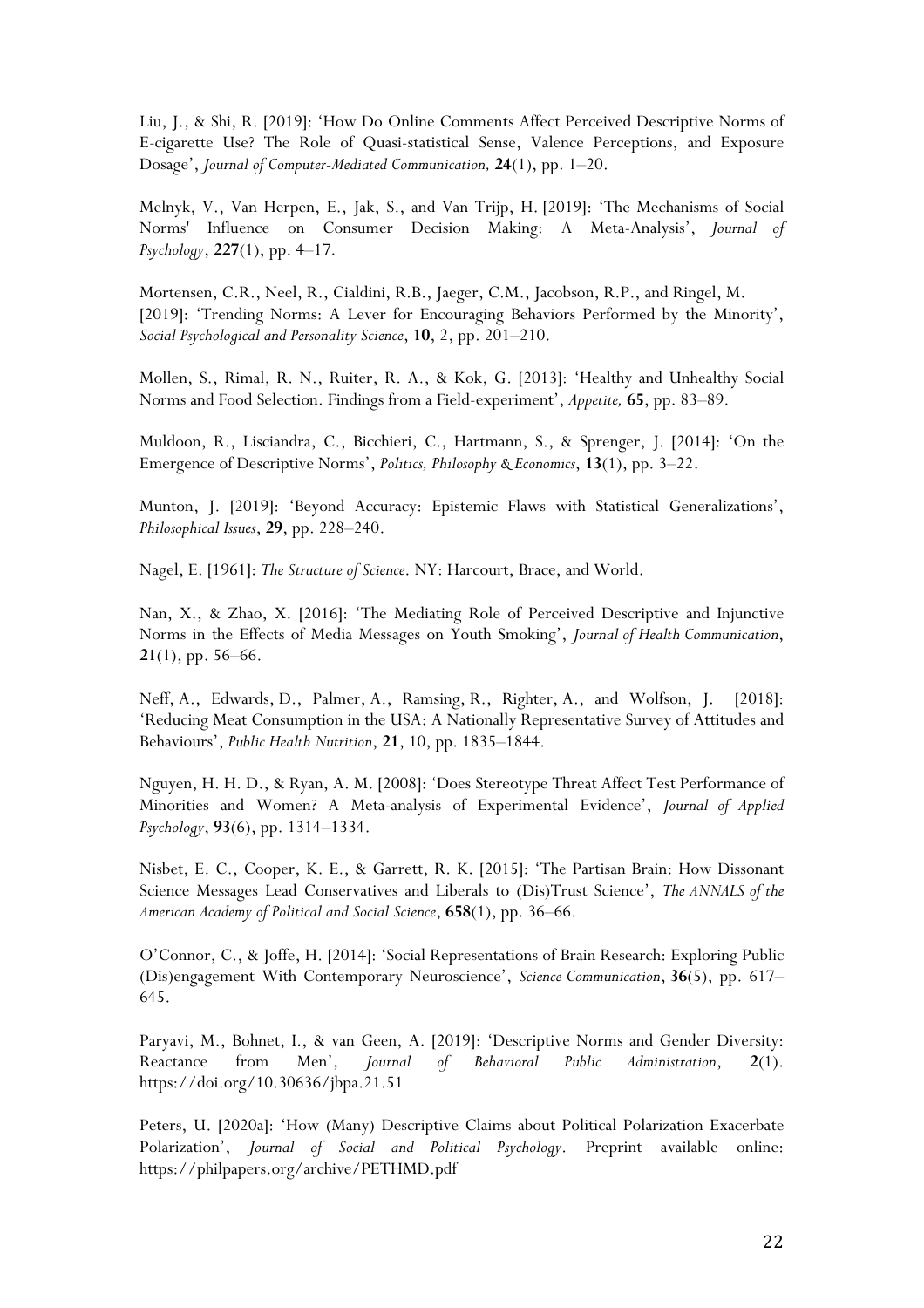Peters, U. [2020b]: 'What is the Function of Confirmation Bias? *Erkenntnis*. Online First. https://link.springer.com/article/10.1007/s11229-020-02846-2

Posetti, J. and Bontcheva, K. [2020]: *Disinfodemic: Deciphering COVID-19 disinformation.* United Nations Educational, Scientific and Cultural Organization.

Prentice, D. A. [2007]: 'Prescriptive vs. Descriptive Norms', in R. Baumeister & K. Vohs (eds), *Encyclopedia of Social Psychology*, California: Sage Publications,(pp. 629–630.

Pryor, C., Perfors, A., & Howe, P. [2019]: 'Conformity to the Descriptive Norms of People with Opposing Political or Social Beliefs', *PloS one*, **14**(7), e0219464. https://doi.org/10.1371/journal.pone.0219464

Raymond, L., Weldon, L. Kelly, D. Arriaga, X., and Clark, A. [2014]: 'Making Change: Norm-Based Strategies for Institutional Change to Address Intractable Problems', *Political Research Quarterly*, **67**, pp. 197–211.

Resnik, D. B. [2005]: *The Ethics of Science. An introduction*. London: Routledge.

Resnik D.B., and Elliott K.C. [2016]: 'The Ethical Challenges of Socially Responsible Science', *Account Res*, **23**, pp. 31–46.

Richter, I., Thøgersen, J., & Klöckner, C.A. [2018]: 'A Social Norms Intervention Going Wrong: Boomerang Effects from Descriptive Norms Information', *Sustainability*, **10**, 2848. https://www.mdpi.com/2071-1050/10/8/2848#cite

Ritchie, K. [2019]: 'Should We Use Racial and Gender Generics?' *Thought: A Journal of Philosophy*, **8**, pp. 33–41.

Rivis, A., and Sheeran, P. [2003]: 'Descriptive Norms as an Additional Predictor in the Theory of Planned Behaviour: A Meta-analysis' *Current Psychology*, **22**, pp. 218–233.

Roberts, S. O., Ho, A. K., and Gelman, S. A. [2019]: 'The Role of Group Norms in Evaluating Uncommon and Negative Behaviors', *Journal of Experimental Psychology: General*, **148**, pp. 374– 387.

Sanz-Menéndez, L., and Cruz-Castro, L. [2019]: 'The Credibility of Scientific Communication Sources Regarding Climate Change: A Population-based Survey Experiment', *Public Understanding of Science*, **28**(5), pp. 534–553.

Saul, J. [2018]: '(How) Should We Tell Implicit Bias Stories?', *Disputatio*, **10**(50), pp. 217– 244.

Schmader, T., M. Johns, and C. Forbes. [2008]: 'An Integrated Process Model of Stereotype Threat Effects on Performance', *Psychological Review*, **115**(2), pp. 336–356.

Schultz, P. W., Nolan, J. M., Cialdini, R. B., Goldstein, N. J., & Griskevicius, V. [2007]: 'The Constructive, Destructive, and Reconstructive Power of Social Norms', *Psychological Science*, **18**(5), pp. 429–434.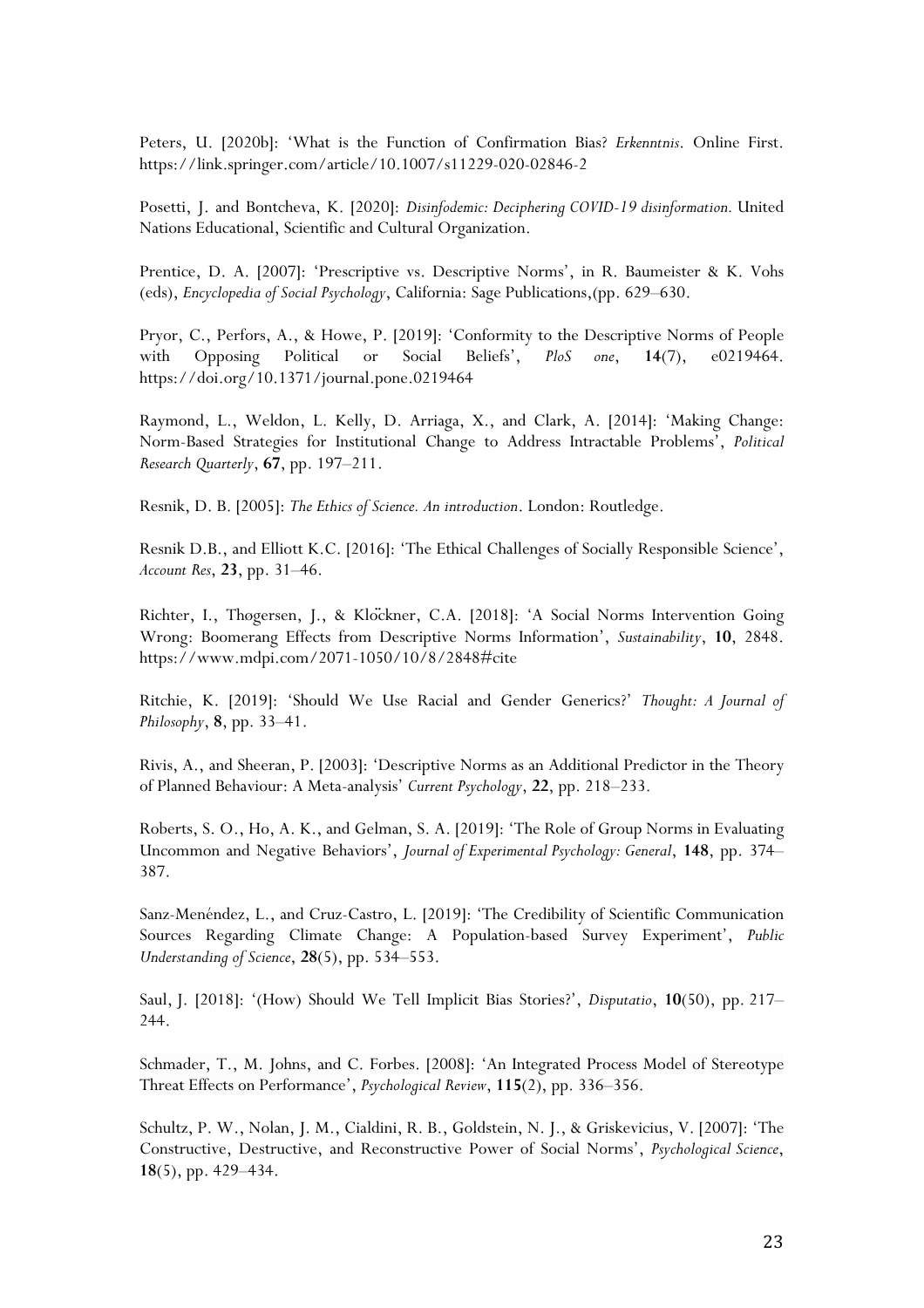Schwartz, B. [1997]: 'Psychology, Idea Technology, and Ideology', *Psychological Science*, **8**(1), pp. 21–27.

Simons, D. J., Shoda, Y., & Lindsay, D. S. [2017]: 'Constraints on Generality (COG): A Proposed Addition to All Empirical Papers', *Perspectives on Psychological Science*, **12**(6), pp. 1123–1128.

Sparkman, G. and Walton, G. [2017]: 'Dynamic Norms Promote Sustainable Behavior, Even If it is Counternormative', *Psychological Science*, **28**, pp. 1663–1674.

Staunton, M., Louis, W. R., Smith, J. R., Terry, D. J., & McDonald, R. I. [2014]: 'How Negative Descriptive Norms for Healthy Eating Undermine the Effects of Positive Injunctive Norms', *Journal of Applied Social Psychology*, **44**(4), pp. 319–330.

Steele, C.M. [1997]: 'A Threat in the Air: How Stereotypes Shape Intellectual Identity and Performance', *American Psychologist*, **52**(6), pp. 613–629.

Trefil, J., and Hazen, R. [2009]: *The Sciences: An Integrated Approach*. Wiley.

Turnwald, B. P., Goyer, J. P., Boles, D. Z., Silder, A., Delp, S. L., & Crum, A. J. [2019]: 'Learning One's Genetic Risk Changes Physiology Independent of Actual Genetic Risk', *Nature human behaviour*, **3**(1), pp. 48–56.

Wassenaar, DR., and, Mamotte, N. [2012]: 'Ethical Issues and Ethics Reviews in Social Science Research', in Leach, M., Stevens, M., Lindsay, G., Ferrero, A., Korkut, Y., (eds), *The Oxford Handbook of International Psychological Ethics*. New York: Oxford University Press, pp. 268–282.

Simons, D., Shoda, Y., and Lindsay, D. [2017]: 'Constraints on Generality (COG): A Proposed Addition to All Empirical Papers', *Perspectives on Psychological Science*, **12**, pp. 1123– 1128.

Steele, C.M. [1997]: 'A Threat in the Air: How Stereotypes Shape Intellectual Identity and Performance', *American Psychologist*, **52**(6), pp. 613–629.

von Wagner, C., Hirst, Y., Waller, J., Ghanouni, A., McGregor, L. M., Kerrison, R. S., et al. [2019]: 'The Impact of Descriptive Norms on Motivation to Participate in Cancer Screening— Evidence from Online Experiments', *Patient Education and Counseling.* https://doi.org/10.1016/j.pec.2019.04.001

Walton, G. M., & Wilson, T. D. [2018]: 'Wise Interventions: Psychological Remedies for Social and Personal Problems', *Psychological review*, **125**(5), pp. 617–655.

Washington, N. & Kelly, D. [2016]: 'Who's responsible for this? Moral responsibility, externalism and knowledge about implicit bias', in M. Brownstein & J. Saul (*eds*), *Implicit bias and philosophy: Moral responsibility, structural injustice, and ethics* (Vol. 2). Oxford: Oxford University Press, pp. 11-37.

Wolpe, P. [2006]: 'Reasons Scientists Avoid Thinking About Ethics', *Cell*, **125**(6), pp. 1023– 1025.